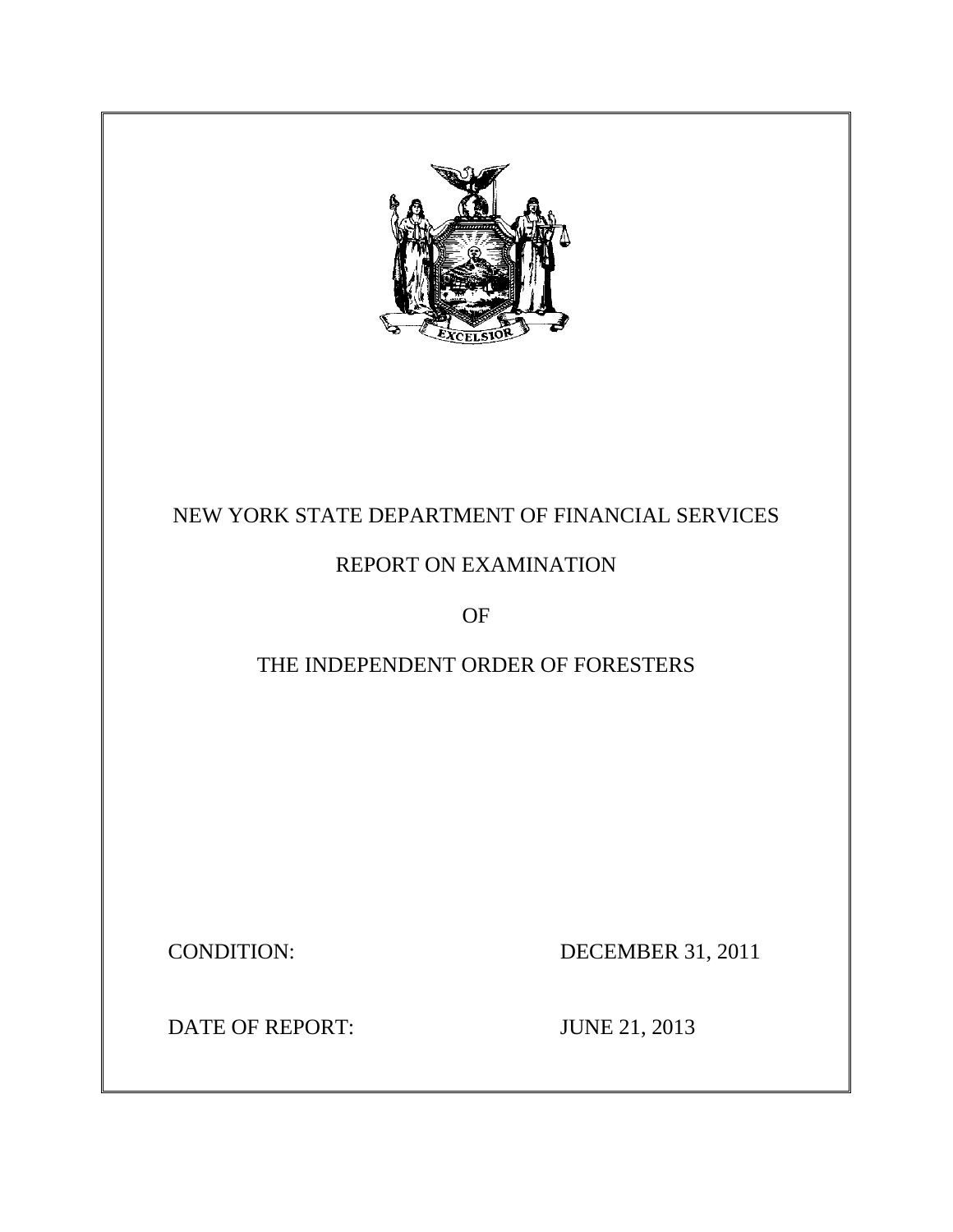## NEW YORK STATE DEPARTMENT OF FINANCIAL SERVICES

## REPORT ON EXAMINATION

OF

## THE INDEPENDENT ORDER OF FORESTERS

AS OF

DECEMBER 31, 2011

DATE OF REPORT: JUNE 21, 2013

**EXAMINER:** 

JEFFREY GOOD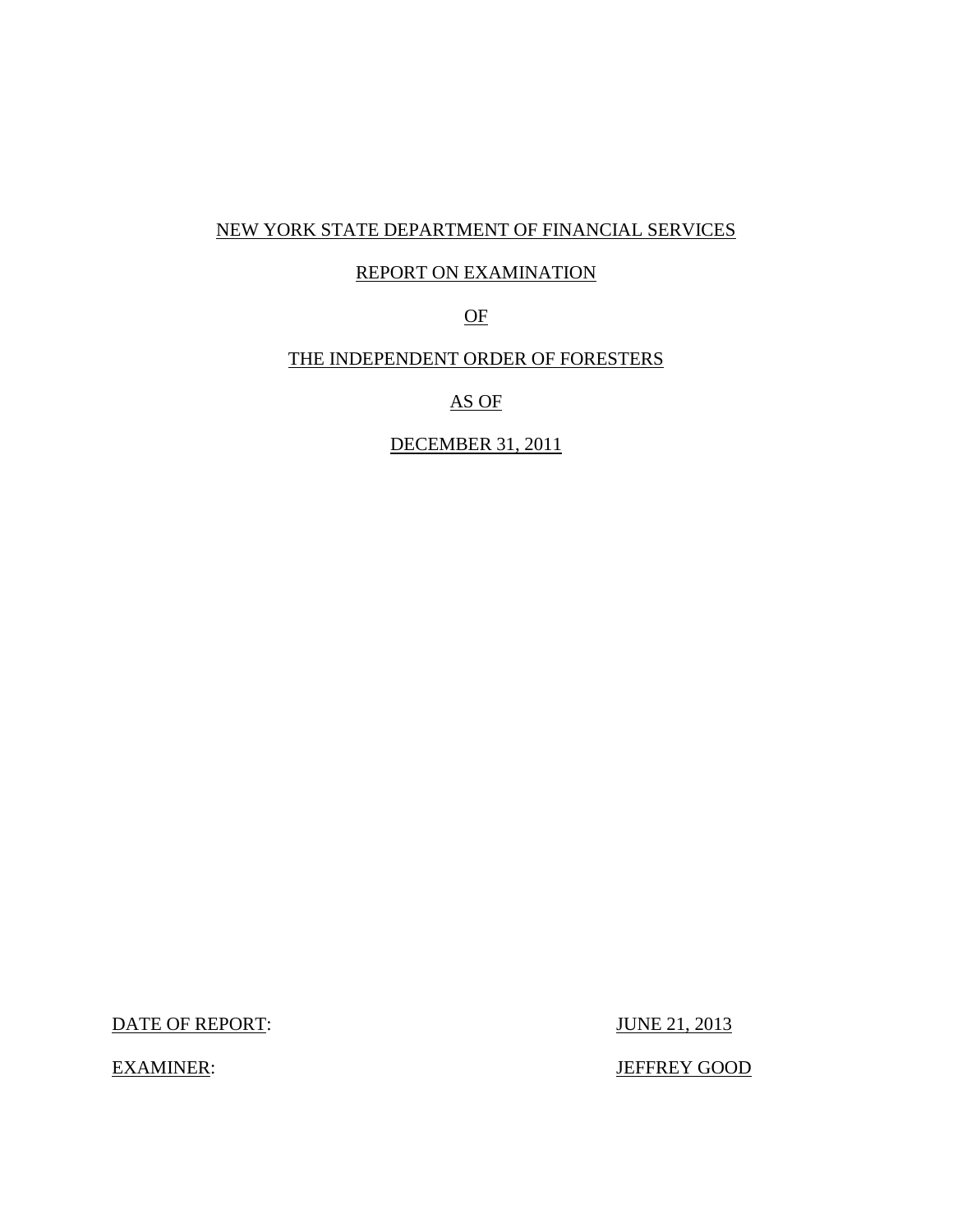## TABLE OF CONTENTS

| <b>ITEM</b>      |                                         | PAGE NO.       |
|------------------|-----------------------------------------|----------------|
| 1.               | <b>Executive summary</b>                | $\overline{2}$ |
| 2.               | Scope of examination                    | 3              |
| 3.               | Description of Society                  | 5              |
|                  | A. History                              | 5              |
|                  | <b>B.</b> Management                    | 5              |
| $\overline{4}$ . | Territory and plan of operations        | 8              |
|                  | A. Statutory and special deposits       | 8              |
|                  | <b>B.</b> Direct operations             | 8              |
|                  | C. Reinsurance                          | 9              |
| 5.               | Significant operating results           | 10             |
| 6.               | <b>Financial statements</b>             | 12             |
|                  | A. Independent accountants              | 12             |
|                  | <b>B.</b> Net admitted assets           | 12             |
|                  | C. Liabilities, surplus and other funds | 13             |
|                  | D. Condensed summary of operations      | 14             |
|                  | E. Surplus account                      | 15             |
|                  | F. Actuarial review                     | 16             |
| 7.               | Market conduct activities               | 17             |
|                  | A. Advertising and sales activities     | 17             |
|                  | B. Underwriting and policy forms        | 17             |
|                  | C. Treatment of policyholders           | 17             |
| 8.               | Prior report summary and conclusions    | 19             |
| 9.               | Summary and conclusions                 | 20             |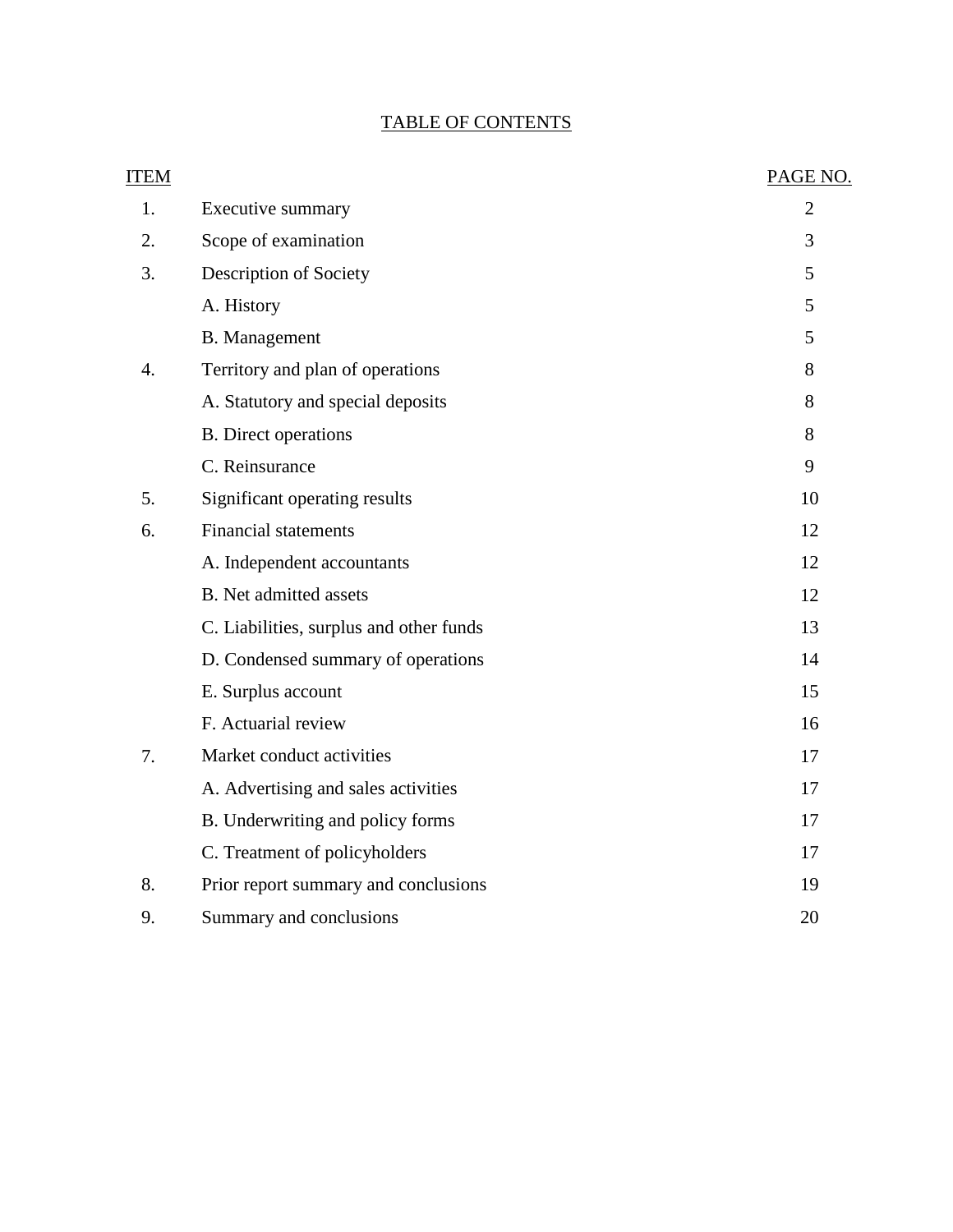

## NEW YORK STATE DEPARTMENT<sub>of</sub> FINANCIAL SERVICES

Andrew M. Cuomo

Benjamin M. Lawsky Governor Superintendent and Superintendent Superintendent Superintendent Superintendent Superintendent Superintendent

June 21, 2013

Honorable Benjamin M. Lawsky Superintendent of Financial Services New York, New York 10004

Sir:

 In accordance with instructions contained in Appointment No. 30813, dated June 15, 2012 and annexed hereto, an examination has been made into the condition and affairs of The Independent Order of Foresters, hereinafter referred to as "the Society," at its home office located at 789 Don Mills Road, Toronto, Ontario M3C 1T9 Canada.

Wherever "Department" appears in this report, it refers to the New York State Department of Financial Services.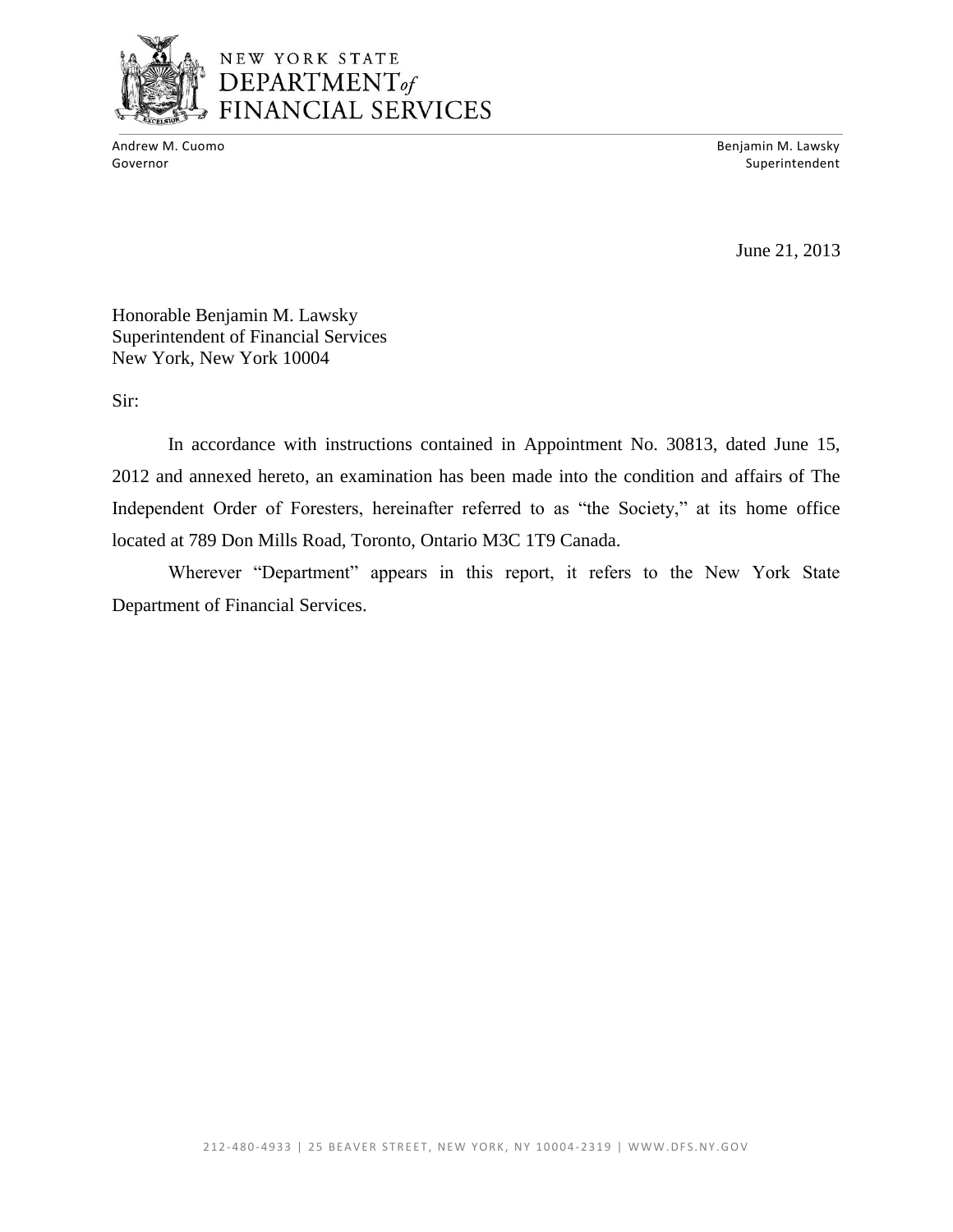## 1. EXECUTIVE SUMMARY

<span id="page-4-0"></span>The recommendation contained in this report is summarized below.

 The Department recommends that the Society continue to provide quarterly reports to the Department so that progress in managing their expense overrun may be monitored. (See item 6F of this report)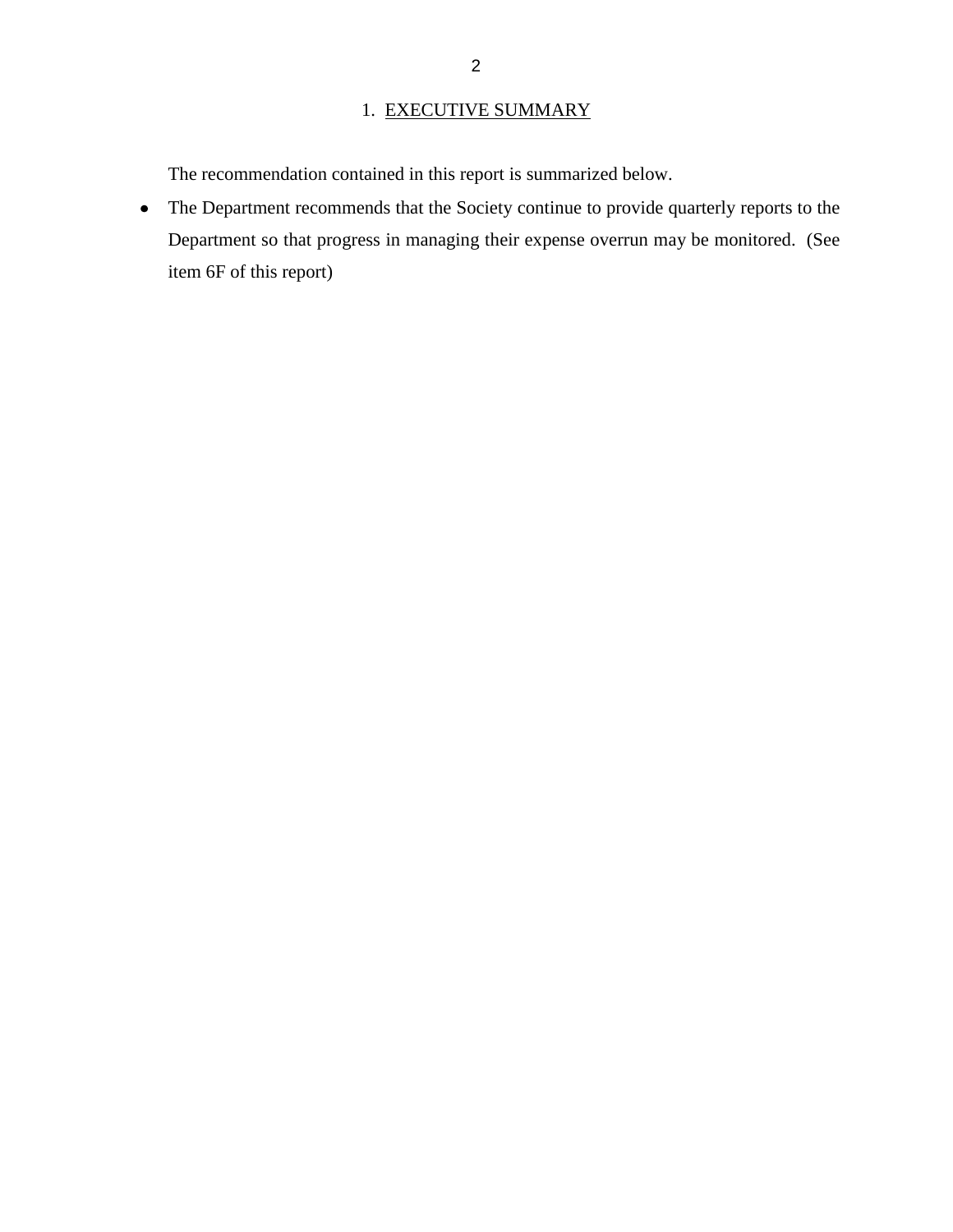#### 2. SCOPE OF EXAMINATION

<span id="page-5-0"></span> Financial Condition Examiners Handbook, 2011 Edition (the "Handbook")*.* The examination covers the three-year period from January 1, 2009 through December 31, 2011. The examination was conducted observing the guidelines and procedures in the Handbook and, where deemed appropriate by the examiner, transactions occurring subsequent to December 31, 2011 but prior The examination of the Society was a full scope examination as defined in the NAIC to the date of this report (i.e., the completion date of the examination) were also reviewed.

 In the course of the examination, a review was also made of the manner in which the Society conducts its business and fulfills its contractual obligations to policyholders and claimants. The results of this review are contained in item 7 of this report.

 of the Handbook published by the National Association of Insurance Commissioners ("NAIC"). examiner's assessment of risk in the insurer's operations and utilizing that evaluation in formulating the nature and extent of the examination. The examiner planned and performed the examination to evaluate the current financial condition as well as identify prospective risks that may threaten the future solvency of the insurer. The examiner identified key processes, assessed to mitigate those risks. The examination also included assessing the principles used and significant estimates made by management, evaluating the overall financial statement presentation, and determining management's compliance with New York statutes and Department guidelines, Statutory Accounting Principles as adopted by the Department and The examination was conducted on a risk focused basis in accordance with the provisions The Handbook guidance provides for the establishment of an examination plan based on the the risks within those processes and evaluated the internal control systems and procedures used annual statement instructions.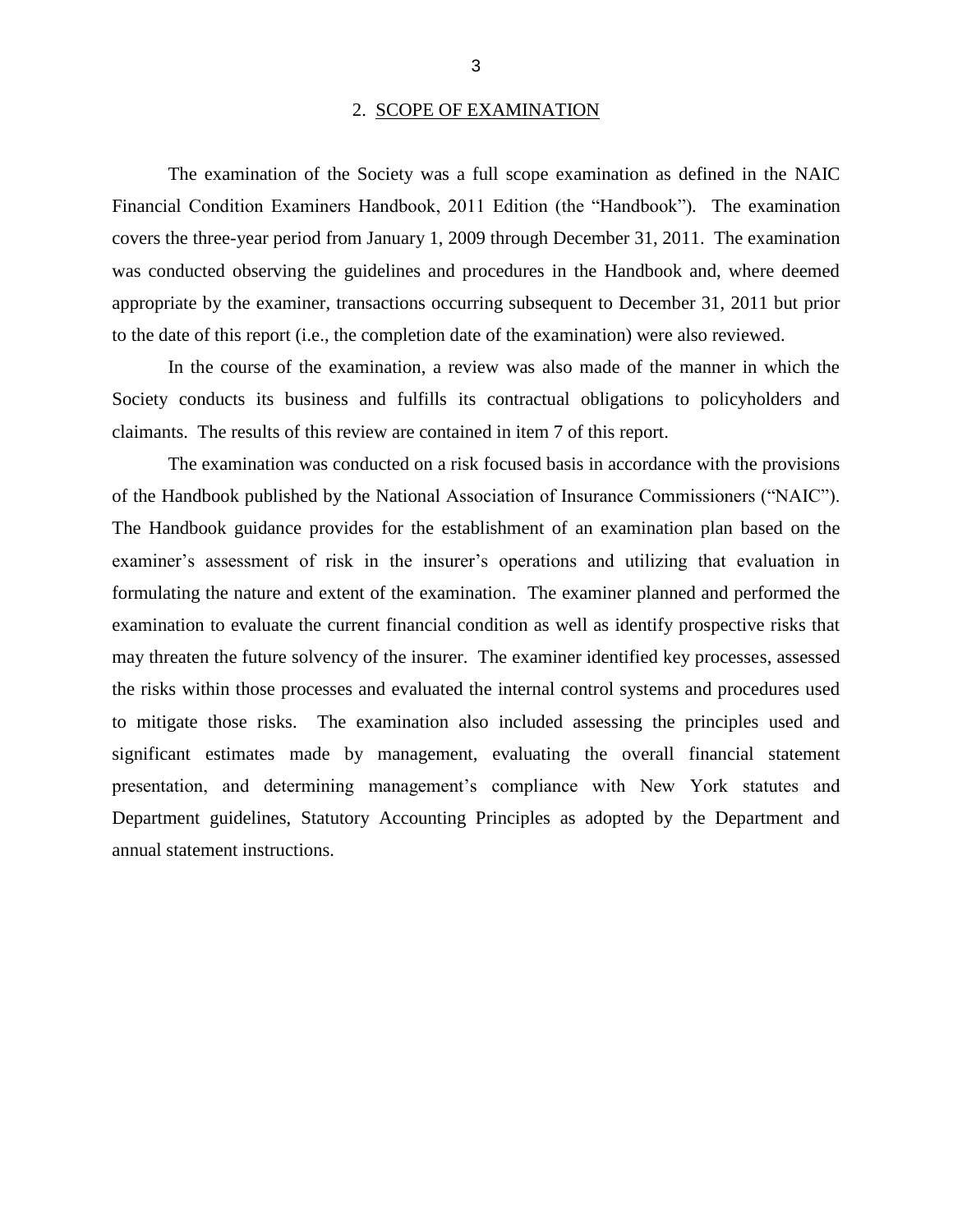environment were utilized to develop the examination approach. The Society's risks and management activities were evaluated incorporating the NAIC's nine branded risk categories. These categories are as follows: Information about the Society's organizational structure, business approach and control

- Pricing/Underwriting  $\bullet$
- Reserving
- Operational
- Strategic  $\bullet$
- Credit
- Market
- Liquidity
- Legal
- Reputational  $\bullet$

 The Society was audited annually, for the years 2009 through 2011, by the accounting firm of KPMG, LLP (KPMG). The Society received an unqualified opinion in all years. Certain audit workpapers of the accounting firm were reviewed and relied upon in conjunction with this examination. The Society has an internal audit department. Where applicable, internal audit workpapers and reports were reviewed and portions were relied upon for this examination.

 recommendation and violations contained in the prior report on examination. The results of the examiner's review are contained in item 8 of this report. The examiner reviewed the corrective actions taken by the Society with respect to the

 matters which involve departure from laws, regulations or rules, or which require explanation or This report on examination is confined to financial statements and comments on those description.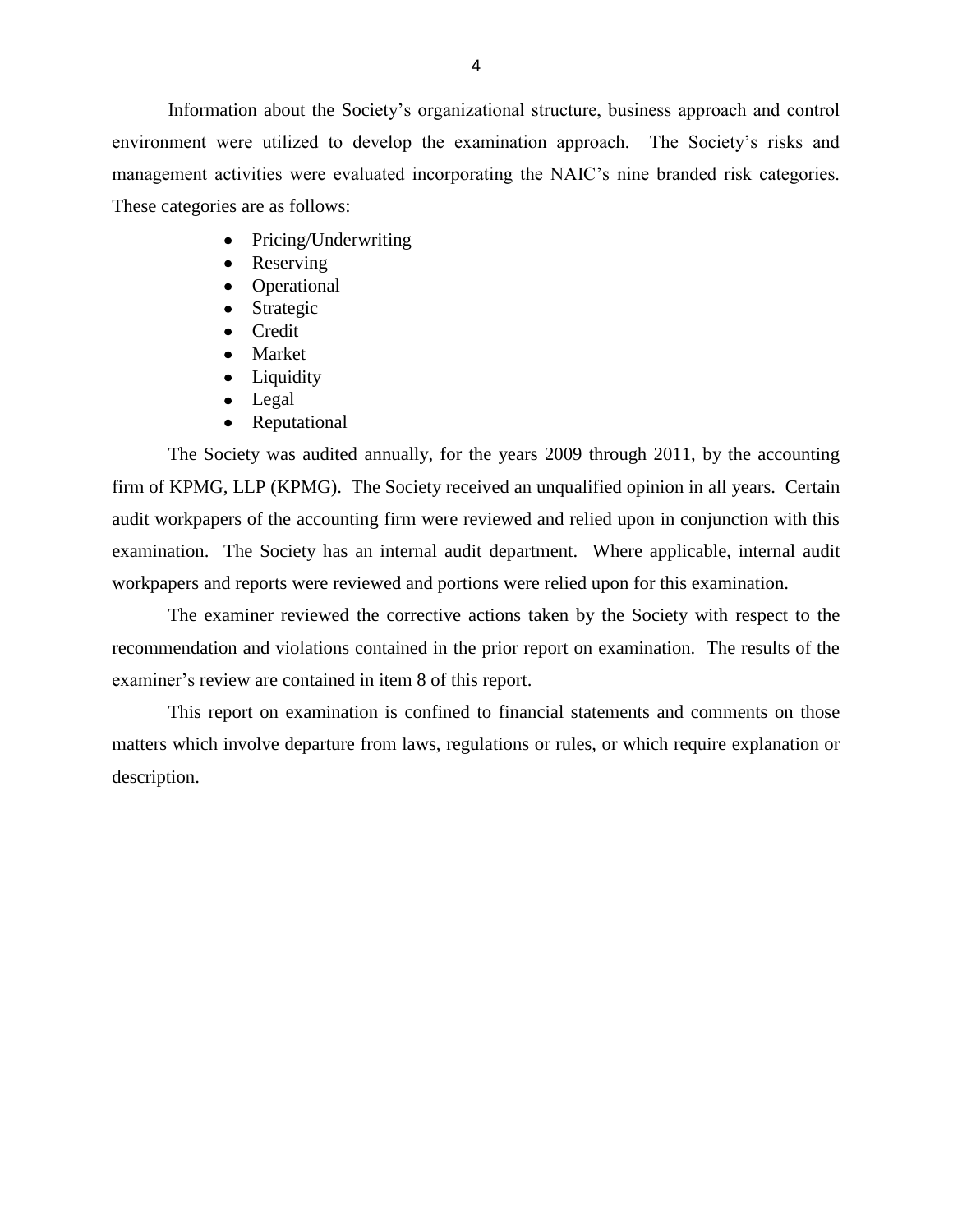#### 3. DESCRIPTION OF SOCIETY

#### A. History

The Society's origin traces back to a reincorporation under the name of the Right Worthy High Court of The Independent Order of Foresters, in Ontario Canada in 1881.

 The Society was reincorporated in 1889 as a federal corporation by an act of the Canadian Parliament and has continued to be a federal corporation under Canadian law. In 1890, the Society received a license from the State of New York to conduct business in the United Independent Order of Foresters. Since 1926, the following societies have been merged into the States as an alien fraternal benefit society. In 1913, the Society's name was changed to The Society:

| Year | Name of Society                                       |
|------|-------------------------------------------------------|
| 1926 | The Ancient Order of the United Workmen of Ontario    |
| 1926 | The United States Branch of the Canadian Home Circles |
| 1931 | Royal Templars of Temperance                          |
| 1931 | Modern Brotherhood of America                         |
| 1952 | Catholic Mutual Benefit Organization                  |
| 1971 | The Royal Clan Order of Scottish Clans                |
| 1971 | The Canadian Business of Modern Woodmen of America    |
| 1992 | Canadian Foresters Life Insurance Society             |

 On January 19, 2011, the Society acquired First Investors Consolidated Corporation ("FICC"), which wholly owns First Investors Life Insurance Company ("FILIC"), a domestic stock life insurer. The Society plans to operate FICC as a standalone entity in the Society's U.S. Division.

#### B. Management

 The Society's constitution provides that the board of directors shall be comprised of the International Fraternal President, the President and chief Executive Officer, ex officio and 13 officers elected by the International Assembly, one of whom is designated the International Fraternal Vice President. Every four years the International Assembly meets to elect the board of directors and perform other general business. If a board member dies, resigns, or becomes unable to continue in office, the other board members may elect a voting member of the Society to fill the vacancy. The new board member will remain in office until the next regular meeting of the International Assembly. As of December 31, 2011, the board of director consisted of 15 members. Meetings of the board are held at least quarterly.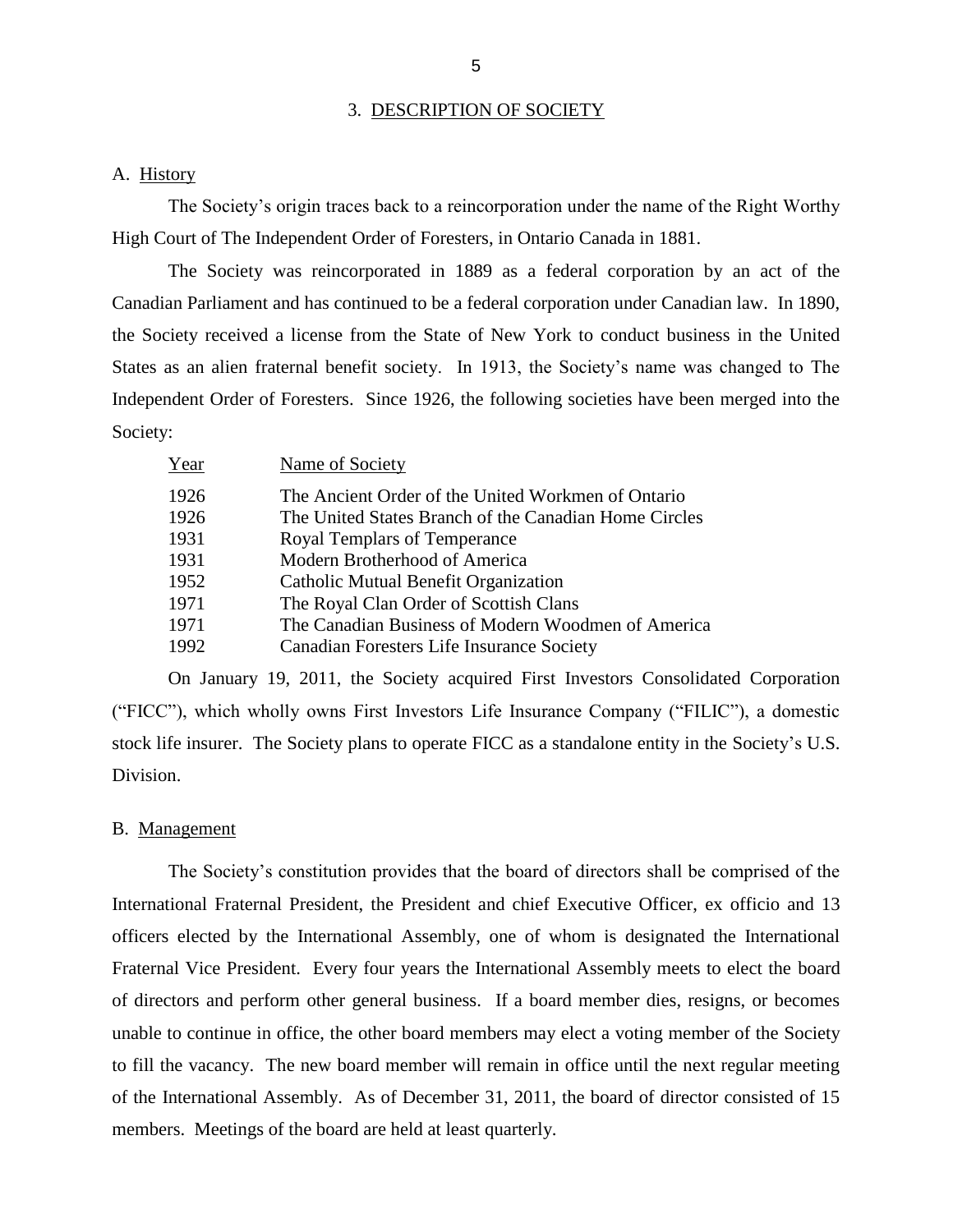The 15 board members and their principal business affiliation, as of December 31, 2011, were as follows:

| Name and Residence                        | <b>Principal Business Affiliation</b>                                       | <b>Year First</b><br><b>Elected</b> |
|-------------------------------------------|-----------------------------------------------------------------------------|-------------------------------------|
| Bernard E. Bloom<br>Southampton, UK       | <b>International Fraternal President</b>                                    | 2000                                |
| Richard M. Freeborough*<br>Oakville, ON   | <b>Retired Auditor</b><br>KPMG, LLP (Toronto)                               | 2005                                |
| Karen L. Gavan*<br>Toronto, ON            | President and CEO<br>The Economical Group                                   | 2009                                |
| Brian A. Isabelle*<br>Prince George, BC   | Management<br><b>James Weston Star Sterling</b>                             | 2009                                |
| Robert E. Lamoureux*<br>Toronto, ON       | <b>Retired Auditor</b><br>PriceWaterhouseCoopers                            | 2009                                |
| Frank N.C. Lochan*<br>Oakville, ON        | <b>Retired Executive</b><br>Brookfield Asset Management, Inc.               | 2009                                |
| Louise L. McCormick*<br>West Hartford, CT | <b>Retired Lawyer</b><br>Aetna, Inc.                                        | 2005                                |
| Christopher H. McElvaine*<br>Kingston, ON | <b>Retired Actuary</b><br>The Empire Life Insurance Company, Ltd.           | 2005                                |
| Martha E. Marcon*<br>Glendale, CA         | <b>Retired Accountant</b><br>KPMG, LLP (California)                         | 2009                                |
| George S. Mohacsi<br>Etobicoke, ON        | President and Chief Executive Officer<br>The Independent Order of Foresters | 2005                                |
| Laraine J. Morris*<br>Overland Park, KS   | <b>Retired Executive Assistant</b><br>Saint Luke's Health System            | 2009                                |
| David E. Morrison*<br>Winnipeg, MB        | <b>Retired Actuary</b><br><b>Great-West Life Assurance Company</b>          | 2005                                |
| David R. Saunders*<br>Nottinghamshire, NG | <b>Retired Owner</b><br>Target Joinery Centres Ltd.                         | 2009                                |
| John B. Scott*<br>Arlington Heights, IL   | <b>Retired Insurance Executive</b><br>Kemper Life Insurance Companies       | 2009                                |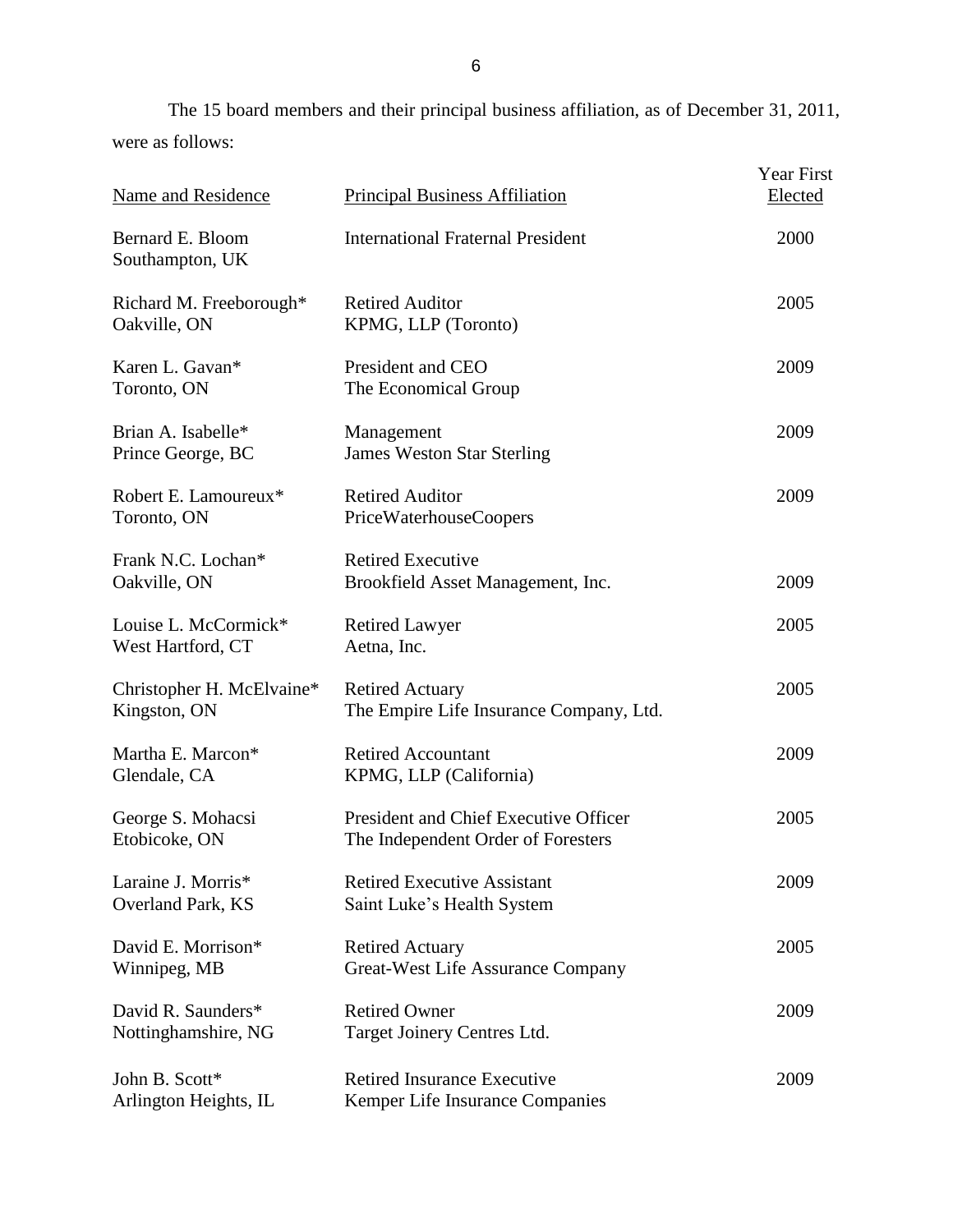| Name and Residence        | <b>Principal Business Affiliation</b> | rear First<br>Elected |
|---------------------------|---------------------------------------|-----------------------|
| Christopher J. Stranahan* | <b>Owner of Retail Shop</b>           | 2009                  |
| Stow, OH                  | Wild Birds Unlimited                  |                       |

\* Not affiliated with the Company

 Karen L. Gavan resigned as a director of the Society on October 1, 2012 and was replaced by Sonia Baxendale on November 13, 2012.

 The examiner's review of the minutes of the meetings of the board of directors and its committees indicated that meetings were well attended and that each director attended a majority of meetings.

The following is a listing of the principal officers of the Society as of December 31, 2011:

Name Title

| George S. Mohacsi        | President and Chief Executive Officer                           |
|--------------------------|-----------------------------------------------------------------|
| Christopher H. Pinkerton | Senior Vice President, Independent Order of Foresters           |
|                          | President and Chief Executive Officer – U.S. Division           |
| Sharon T. Giffen         | Senior Vice President and Chief Financial Officer               |
| Katharine E. Rounthwaite | Senior Vice President, General Counsel and Executive Secretary  |
| Kasia Czarski            | Senior Vice President, Chief Membership and Marketing Officer   |
| Susanne M. Nielsen       | Senior Vice President and Chief Talent Officer                  |
| Peter Sweers             | Senior Vice President, Chief Operations and Information Officer |
| J. Stephen McDonald      | Vice President, Controller and Executive Treasurer              |
| Terence M. Mawhinney     | Vice President and Chief Actuary                                |
| Stephen Cheeseman*       | U.S. Division Compliance Officer and Assistant General Counsel  |

\* Designated consumer services officer per Section 216.4(c) of Department Regulation No. 64

 Chief Executive Officer of the Society's U.S. Division and in August, 2012, Paul D. Reaburn In May, 2012, Anthony W. Poole replaced Christopher H. Pinkerton as President and replaced Sharon T. Giffen as Senior Vice President and Chief Financial Officer.

 $Y_{\text{max}}$  Fig.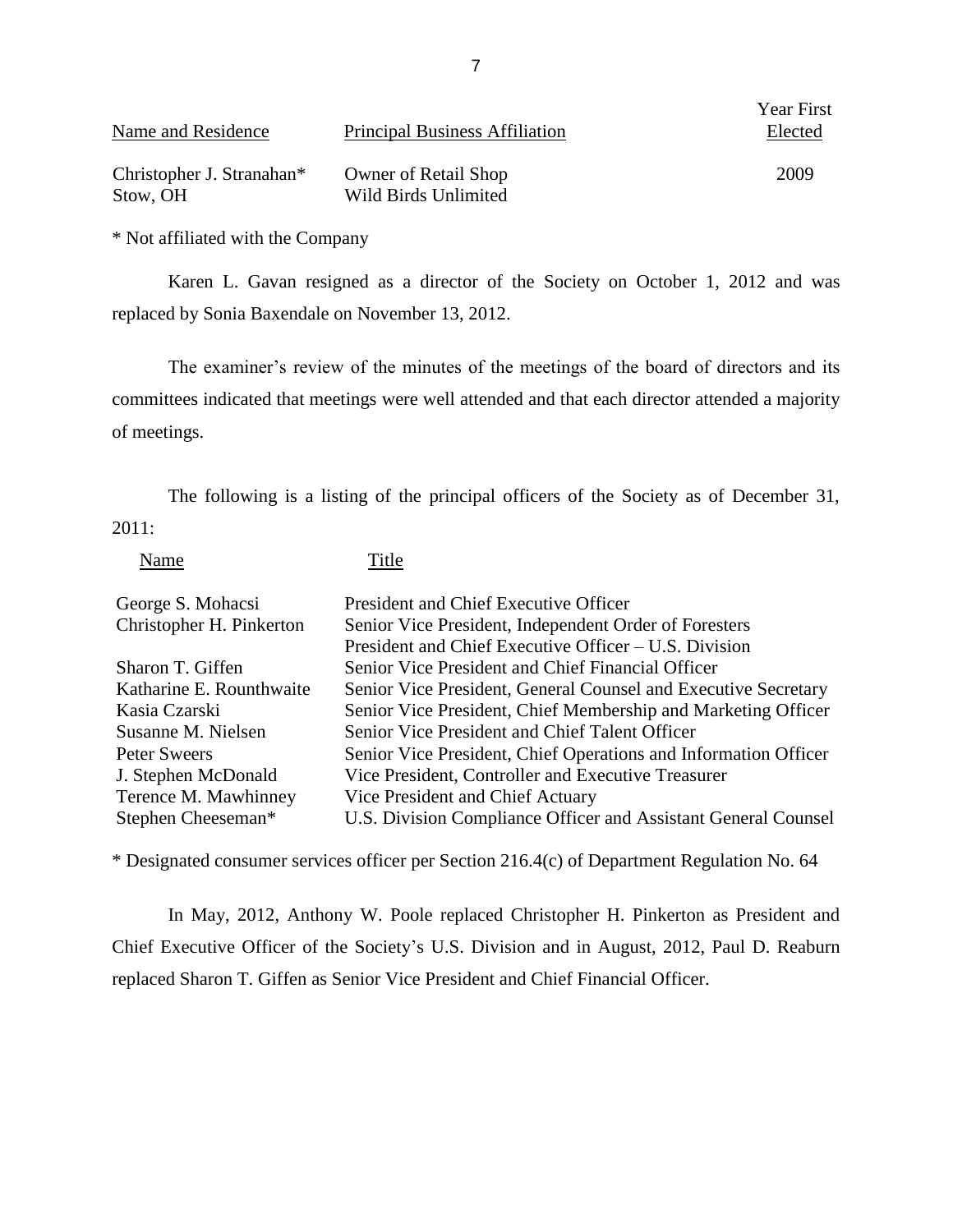#### 4. TERRITORY AND PLAN OF OPERATIONS

<span id="page-10-0"></span> insurance as defined in paragraphs 1, 2 and 3 of Section 1113(a) of the New York Insurance The Society is authorized to write life insurance, annuities and accident and health Law.

 The Society is licensed to transact business in all 50 states and the District of Columbia. (7.5%), 73.4% of annuity considerations were received from California (44.7%) and Michigan California (10.4%); 1.9% of life premiums and less than 1% of annuity and deposit type funds In 2011, 28% of life premiums were received from California (11.5%), Texas (9.0%) and Florida (28.7%), and 31.8% of deposit type funds were received from Ohio (10.8%), Illinois (10.6%) and were received from New York. Certificates are written on a participating basis.

#### A. Statutory and Special Deposits

 on deposit with the State of New York, its port of entry state, for the benefit of all policyholders, As of December 31, 2011, the Society had \$1,000,000 (par value) of U.S. Treasury Notes claimants and creditors of the Society. As per confirmations received from the following states which were reported in Schedule E of the 2011 filed annual statement, an additional \$900,000 was being held by the states of Florida, New Hampshire and North Carolina.

#### B. Direct Operations

 Foresters operates under three business segments by Country; The U.S. Division, the Canadian Division and the U.K. Division. The Society focuses its sales on the middle-income States, the Society markets a range of life insurance products including universal life, whole life market combining its financial service expertise with its community involvement. In the United and term life, through Independent Marketing Organizations ("IMOs").

 During the current examination period the Society recruited a number of IMOs and increased the number of contracted producers from 12,000 to well over 33,000. The U.S. Division continues to focus on: diversifying the product portfolio through the introduction of new permanent products; recruiting additional IMOs and producers; marketing the Society's value proposition to appointed producers; providing producers with a good service experience; and leveraging the Society's fraternal nature with prospects and members.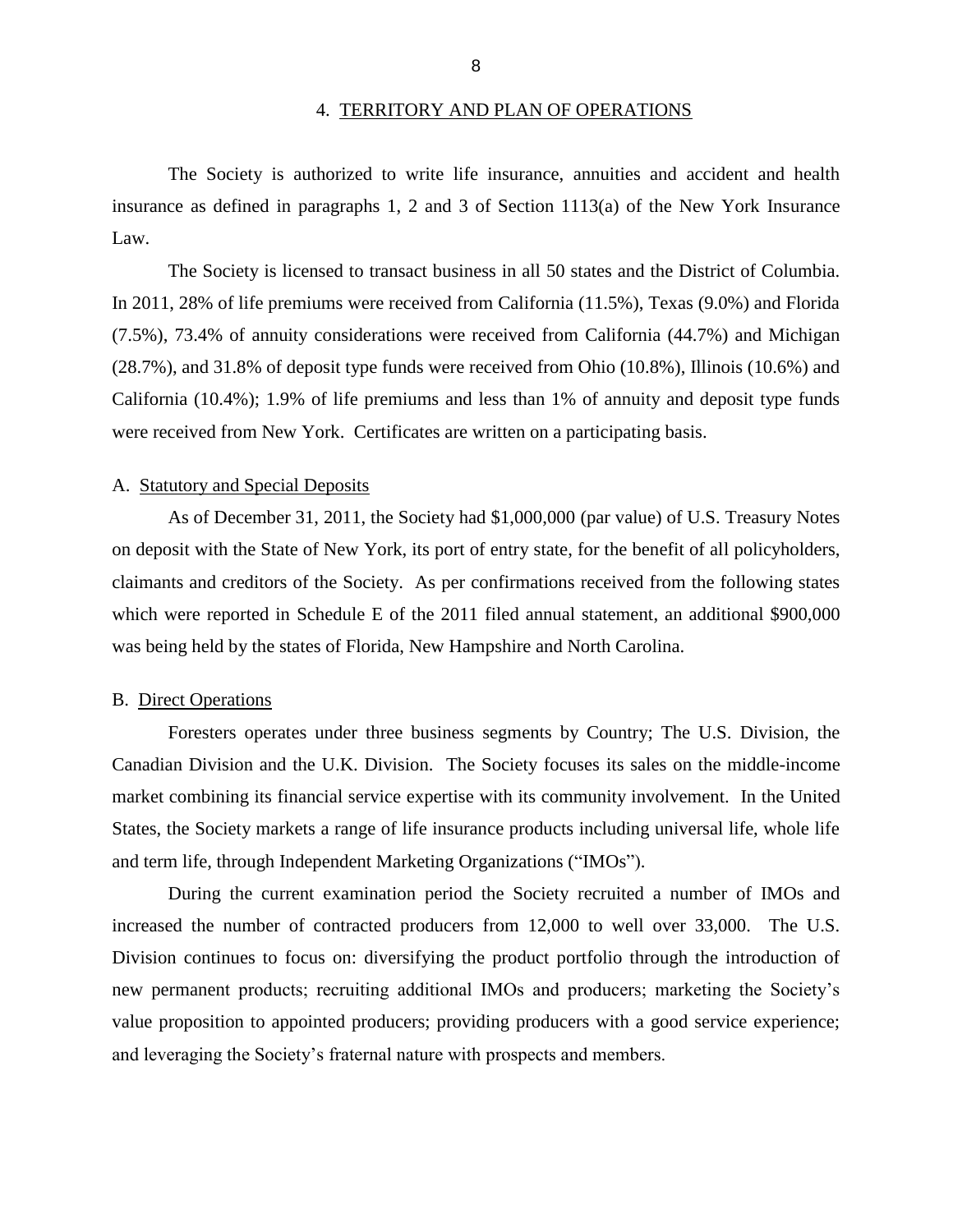#### <span id="page-11-0"></span>C. Reinsurance

 companies, of which two were authorized or accredited. The Company's life business is reinsured on a coinsurance and yearly renewable term basis. Reinsurance is provided on an As of December 31, 2011, the Society had reinsurance treaties in effect with four automatic and facultative basis.

 The maximum retention limit for individual life contracts is \$500,000. The total face amount of life insurance ceded as of December 31, 2011, was \$5,063,121,000, which represents 18.6% of the total face amount of life insurance in force. No reserve credit was taken for reinsurance ceded to unauthorized companies.

The Society did not assume any reinsurance business during the examination period.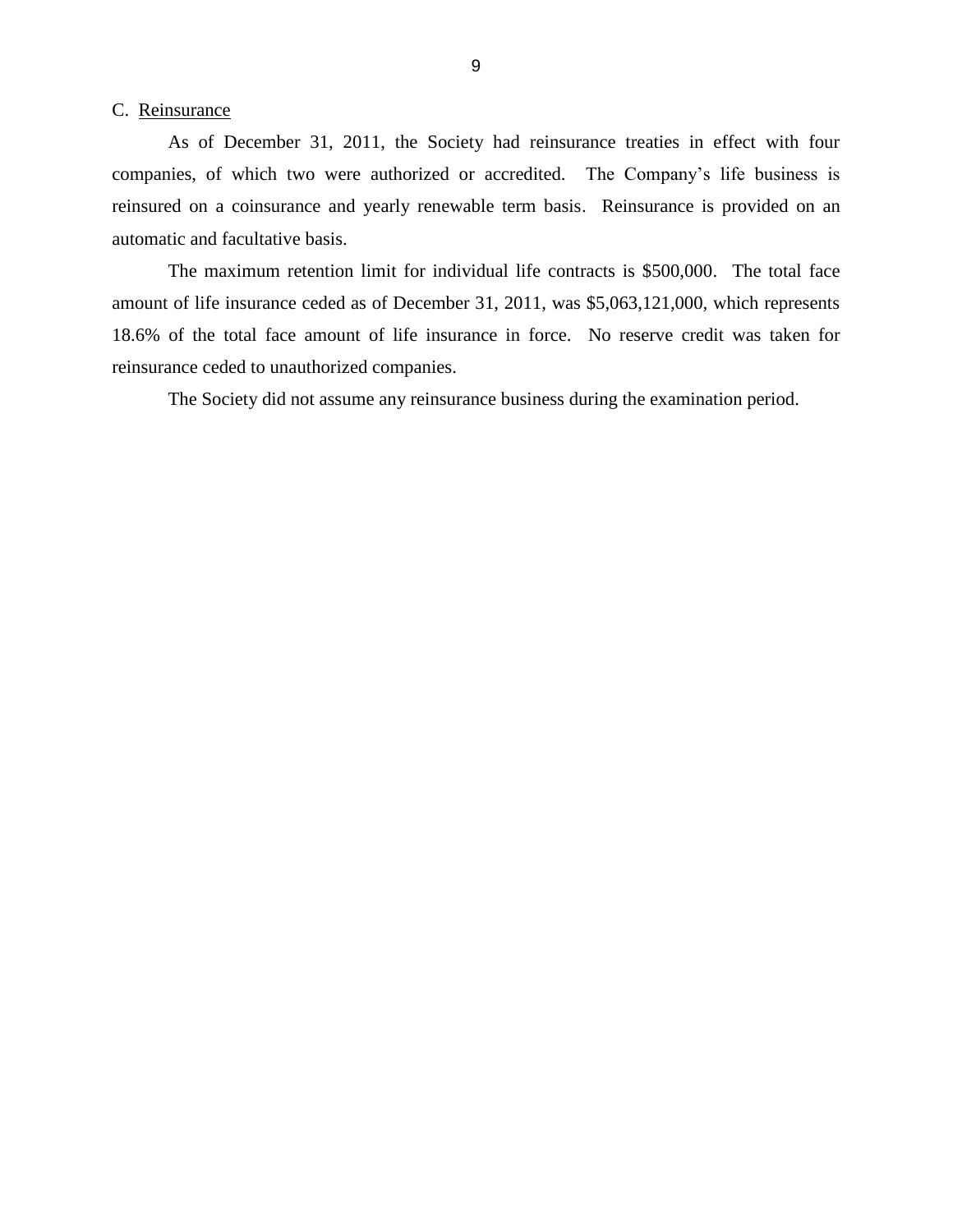## 5. SIGNIFICANT OPERATING RESULTS

 during the period under examination as extracted from its filed annual statements. Failure of Indicated below is significant information concerning the operations of the Society items to add to the totals shown in any table in this report is due to rounding.

 The following table indicates the Company's financial growth during the period under review:

|                                                                                                            | December 31,<br>2008                 | December 31,<br>2011                 | Increase                           |
|------------------------------------------------------------------------------------------------------------|--------------------------------------|--------------------------------------|------------------------------------|
| Admitted assets                                                                                            | \$2,636,433,320                      | \$2,789,815,266                      | \$153,381,946                      |
| Liabilities                                                                                                | \$2,492,885,335                      | \$2,630,753,911                      | \$137,868,576                      |
| <b>Reserve for Future Fraternal Benefits</b><br>Special Reserve re: Arkansas<br>Unassigned funds (surplus) | 11,000,000<br>300,000<br>132,247,985 | 11,000,000<br>300,000<br>147,761,355 | $\theta$<br>$\Omega$<br>15,513,370 |
| Total surplus                                                                                              | 143,547,985<br>S.                    | \$159,061,355                        | \$15,513,370                       |
| Total liabilities and surplus                                                                              | \$2,636,433,320                      | \$2,789,815,266                      | \$153,381,946                      |

 The trusteed assets of a licensed alien insurer entered through this state are required to be continuously kept in this state. The following table indicates the Society's financial growth as shown in the trusteed statements during the period under review:

|                                                                                  | December 31,<br>2008           | December 31,<br>2011                  | Increase                         |
|----------------------------------------------------------------------------------|--------------------------------|---------------------------------------|----------------------------------|
| <b>Trusteed assets</b><br>Deposit with the State of New York<br>Accrued interest | \$2,421,242,487<br>1,005,164   | \$2,555,930,694<br>1,079,860<br>4,842 | \$134,688,207<br>74,696<br>4,842 |
| Total trusteed assets                                                            | \$2,422,247,650                | \$2,557,015,397                       | \$134,767,747                    |
| Liabilities<br>Deductions from liabilities                                       | \$2,492,885,335<br>180,482,759 | \$2,630,753,911<br>210,814,431        | \$137,868,576<br>30,331,672      |
| Net liabilities<br>Trusteed surplus                                              | \$2,312,402,576<br>109,845,074 | \$2,419,939,480<br>137,075,917        | \$107,536,904<br>27,230,843      |
| Total liabilities and trusteed surplus                                           | \$2,422,247,650                | \$2,557,015,397                       | \$134,767,747                    |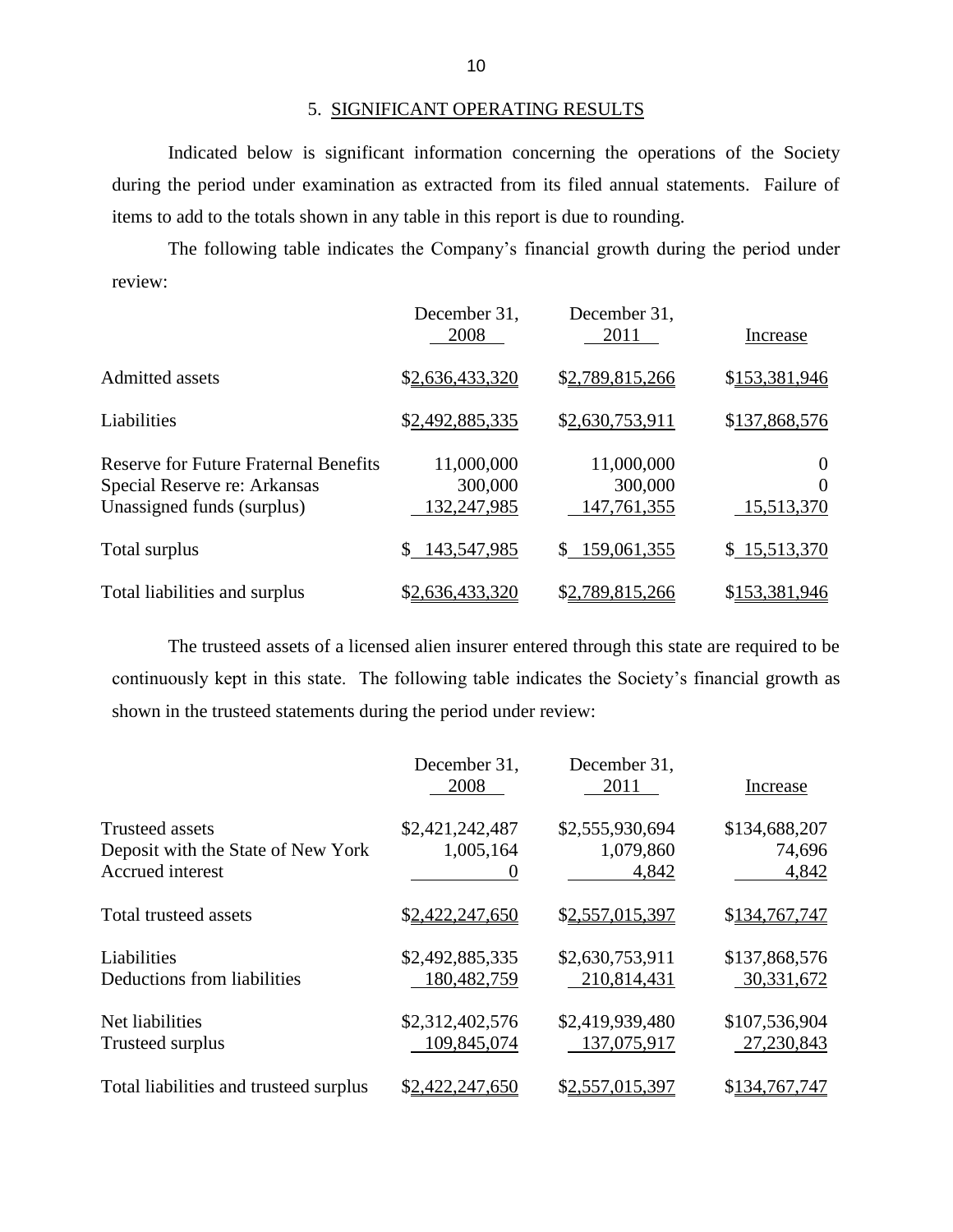The Society has maintained the required trusteed surplus, during the period under examination, as required by Section 4503(c) of the New York Insurance Law.

The Society's invested assets as of December 31, 2011 were mainly comprised of bonds (90.1%) and contract loans (5.3%).

The majority (99.9%) of the Society's bond portfolio, as of December 31, 2011, was comprised of investment grade obligations.

 The following is the net gain (loss) from operations by line of business after federal income taxes but before realized capital gains (losses) reported for each of the years under examination in the Society's filed annual statements:

|                           | 2009              | 2010                      | 2011            |
|---------------------------|-------------------|---------------------------|-----------------|
| Ordinary:                 |                   |                           |                 |
| Life insurance            | \$(111,354,148)   | \$(30,168,909)            | \$(119,860,654) |
| Individual annuities      | 3,849,148         | 6,703,918                 | 3,114,094       |
| Supplementary contracts   | 271,748           | (1,374,326)               | (680, 827)      |
| Total ordinary            | \$(107, 233, 252) | \$(24,839,317)            | \$(117,427,387) |
| Accident and health:      |                   |                           |                 |
| Other                     | \$<br>647,210     | $\mathbb{S}$<br>469,838   | \$<br>799,479   |
| Total accident and health | 647,210<br>\$     | $\mathbb{S}^-$<br>469,838 | \$<br>799,479   |
| All other lines           | \$13,210,523      | \$14,360,840              | 4,862,696<br>\$ |
| Total insurance           | \$ (93,375,519)   | \$(10,008,639)            | \$(111,765,212) |
| <b>Fraternal benefits</b> | \$<br>(139, 411)  | \$30,128,650              | 2,033,042<br>S. |
| Total                     | \$ (93,514,930)   | \$20,120,011              | \$(109,732,170) |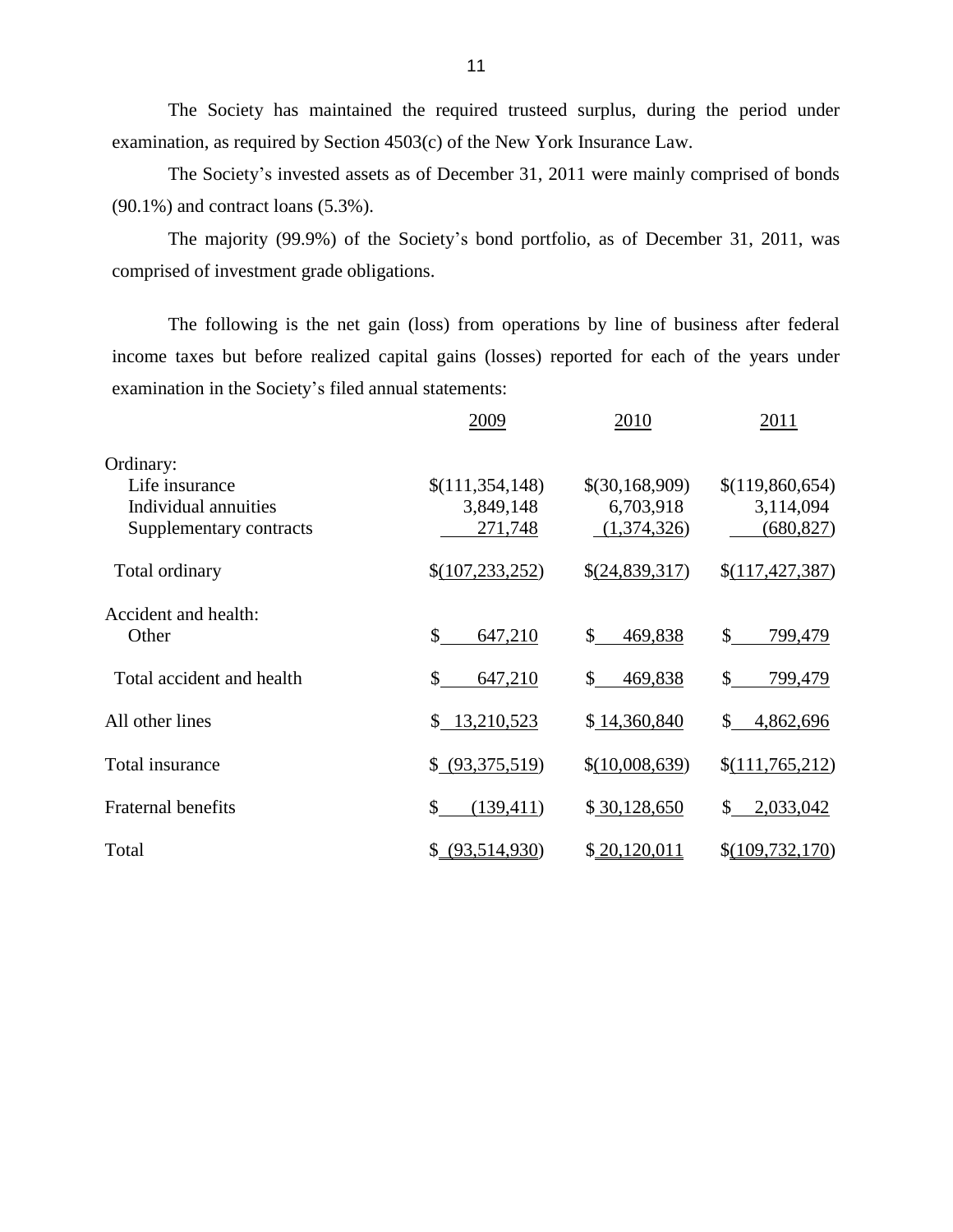#### 6. FINANCIAL STATEMENTS

 December 31, 2011, as contained in the Society's 2011 filed annual statement, a condensed summary of operations and a reconciliation of the surplus account for each of the years under review. The examiner's review of a sample of transactions did not reveal any differences which The following statements show the assets, liabilities, surplus and other funds as of materially affected the Society's financial condition as presented in its financial statements contained in the December 31, 2011 filed annual statement.

#### A. Independent Accountants

 The firm of KPMG was retained by the Society to audit the Society's combined statutory basis statements of financial position of the Society as of December  $31<sup>st</sup>$  of each year in the examination period, and the related statutory-basis statements of operations, surplus, and cash flows for the year then ended.

 KPMG concluded that the statutory financial statements presented fairly, in all material respects, the financial position of the Society at the respective audit dates. Balances reported in these audited financial statements were reconciled to the corresponding years' annual statements with no discrepancies noted.

#### B. Net Admitted Assets

| <b>Bonds</b>                                                          | \$2,432,524,574 |
|-----------------------------------------------------------------------|-----------------|
| Stocks:                                                               |                 |
| Common stocks                                                         | 77,447,547      |
| Mortgage loans on real estate:                                        |                 |
| First liens                                                           | 7,447,547       |
| Cash, cash equivalents and short term investments                     | 38,017,738      |
| Contract loans                                                        | 144,095,476     |
| Receivable for securities                                             | 491,706         |
| <b>Student loans</b>                                                  | 4,463           |
| Investment income due and accrued                                     | 29,470,499      |
| Premiums and considerations:                                          |                 |
| Uncollected premiums and agents' balances in the course of collection | 28,737          |
| Deferred premiums, agents' balances and installments booked but       |                 |
| deferred and not yet due                                              | 53,330,820      |
| Reinsurance:                                                          |                 |
| Amounts recoverable from reinsurers                                   | 6,570,814       |
| Total admitted assets                                                 | \$2,789,815,266 |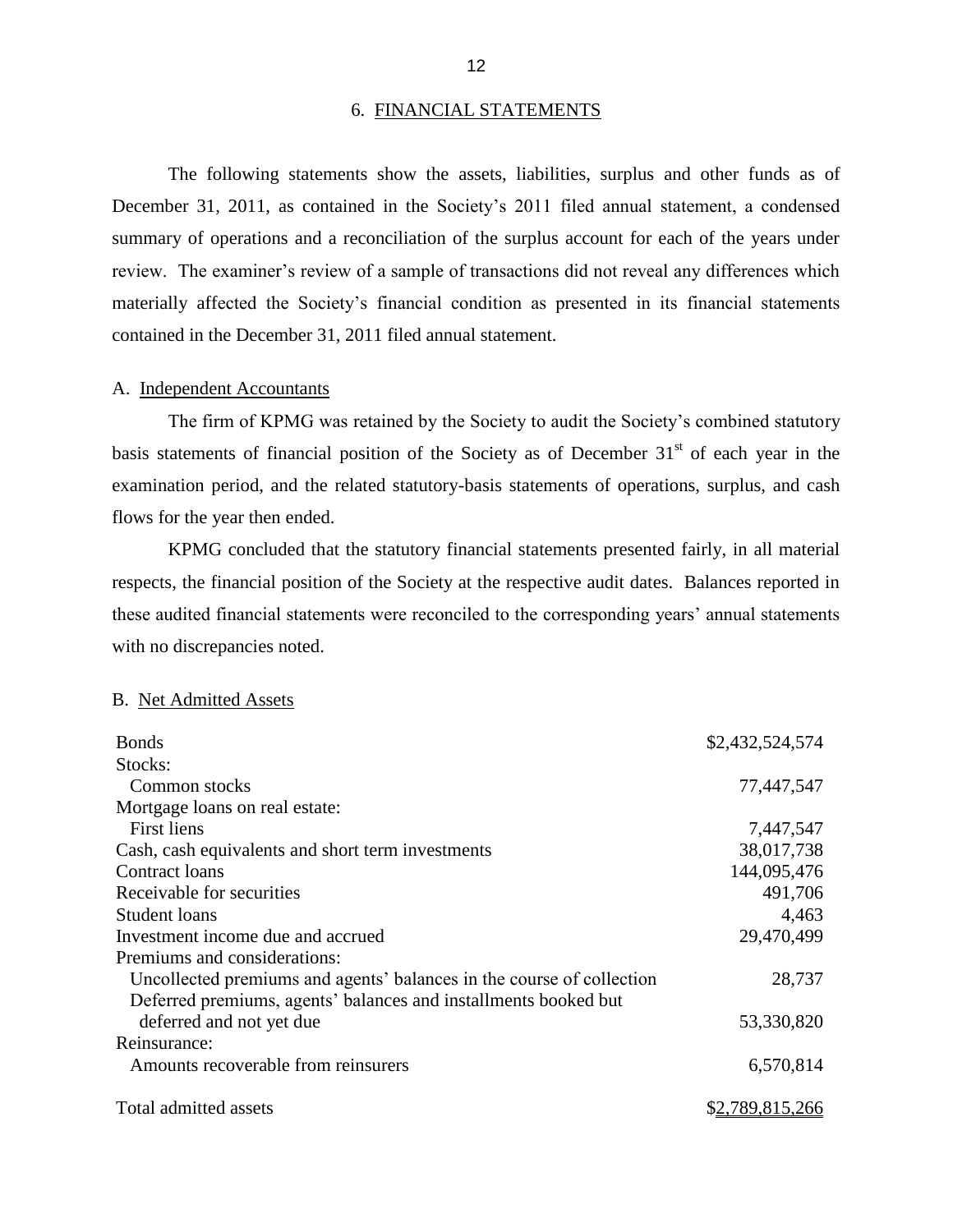#### <span id="page-15-0"></span>C. Liabilities, Surplus and Other Funds

| Aggregate reserve for life contracts                                 | \$2,295,457,929 |
|----------------------------------------------------------------------|-----------------|
| Aggregate reserve for accident and health contracts                  | 1,403,976       |
| Liability for deposit-type contracts                                 | 44,431,806      |
| Contract claims:                                                     |                 |
| Life                                                                 | 62,070,498      |
| Accident and health                                                  | 4,200           |
| Refunds due and unpaid                                               | 13,496          |
| Provision for policyholders' dividends and coupons payable in        |                 |
| following calendar year – estimated amounts                          |                 |
| Dividends apportioned for payment                                    | 20,847,838      |
| Premiums and annuity considerations for life and accident and health |                 |
| contracts received in advance                                        | 886,537         |
| Contract liabilities not included elsewhere:                         |                 |
| Interest maintenance reserve                                         | 134,851,760     |
| Commissions to fieldworkers due or accrued                           | 700,801         |
| Commissions and expense allowances payable on reinsurance assumed    |                 |
| General expenses due or accrued                                      | 4,723,830       |
| Amounts withheld or retained by Society as agent or trustee          | 284,539         |
| Remittances and items not allocated                                  | 2,674,253       |
| Asset valuation reserve                                              | 24,472,666      |
| Payable for securities                                               | 660,677         |
| Reserve for fraternal benefits approved                              | 25,760,032      |
| Interbranch payables                                                 | 2,440,158       |
| <b>Benevolent Fund</b>                                               | 1,757,980       |
| Other liability reinsurance                                          | 938,563         |
| Miscellaneous liabilities                                            | 451,794         |
| Interest on certificate claims                                       | 298,000         |
| <b>Total liabilities</b>                                             | \$2,630,753,911 |
| Reserve for future fraternal benefits                                | 11,000,000      |
| Special Reserve re: Arkansas                                         | 300,000         |
| Unassigned funds (surplus)                                           | 147,761,365     |
| Total                                                                | \$159,061,355   |
| Total liabilities, surplus and other funds                           | \$2,789,815,266 |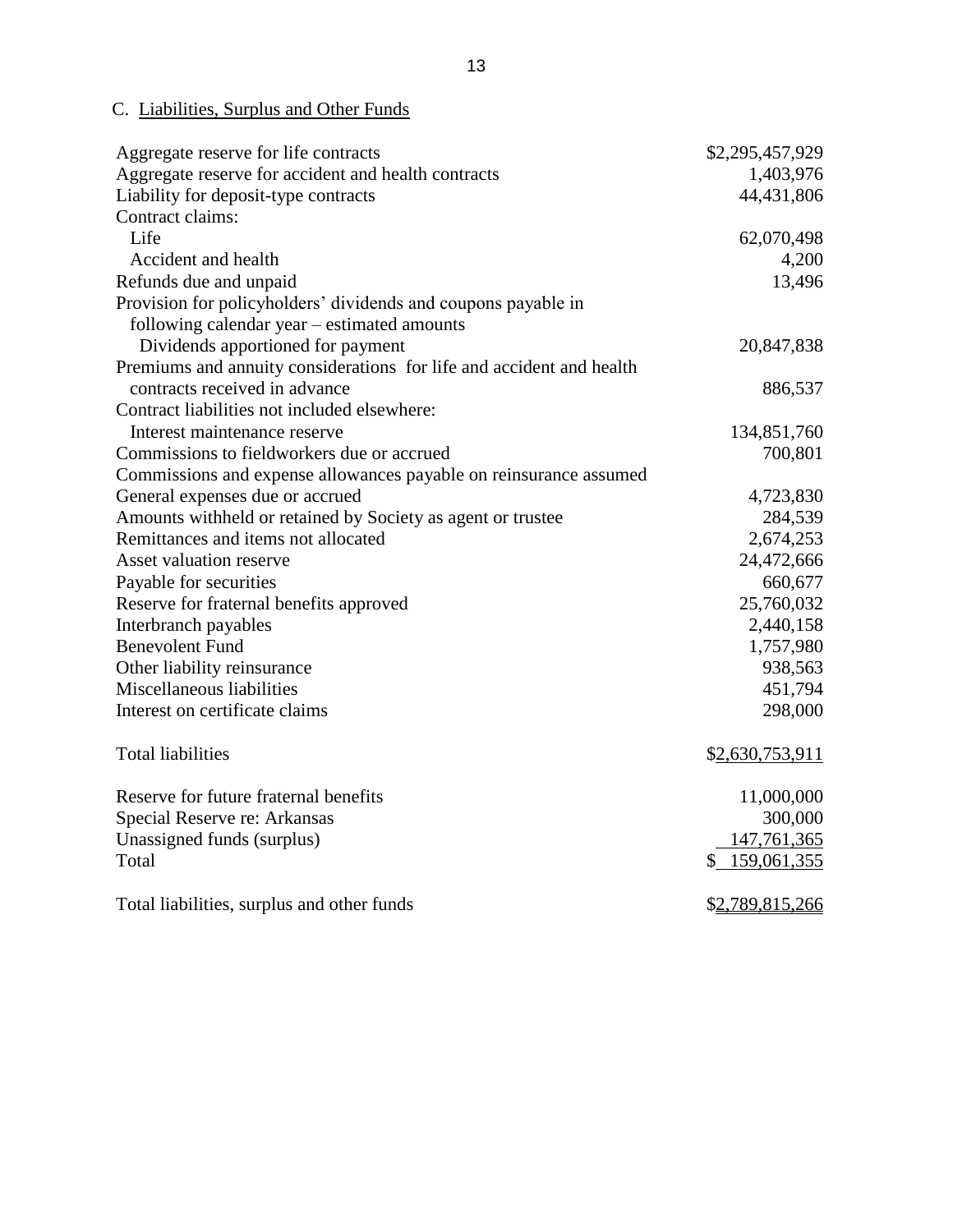#### D. Condensed Summary of Operations

|                                             | 2009              | 2010           | 2011              |
|---------------------------------------------|-------------------|----------------|-------------------|
| Premiums and considerations                 | \$191,929,738     | \$212,435,837  | \$269,994,444     |
| Investment income                           | 136,965,589       | 135,541,116    | 125,411,389       |
| Commissions and reserve adjustments         |                   |                |                   |
| on reinsurance ceded                        | 795               | 13,846,912     | 13,612,784        |
| Miscellaneous income                        | 813,965           | (615,743)      | (317,969)         |
| Total income                                | \$329,710,087     | \$361,208,122  | \$408,700,648     |
| Benefit payments                            | \$184,937,296     | \$194,151,089  | \$204,892,388     |
| Increase in reserves                        | 73,292,732        | (33, 412, 490) | 59,601,525        |
| Commissions                                 | 57,697,492        | 90,572,581     | 123,006,517       |
| General expenses and taxes                  | 87, 361, 211      | 101,076,106    | 113,638,645       |
| Decrease in reserves for fraternal benefits |                   |                |                   |
| approved                                    | $\theta$          | (30,682,439)   | (3,976,670)       |
| <b>Total deductions</b>                     | \$403,288,731     | \$321,704,847  | \$497,162,405     |
| Net gain (loss)                             | \$ (73,578,644)   | \$39,503,275   | \$ (88, 461, 757) |
| Refunds to members                          | 19,936,286        | 19,383,264     | 21,270,413        |
| Net realized capital gains (losses)         | (16, 235, 912)    | 5,955,070      | 16,951,979        |
| Net income                                  | $$$ (109,750,842) | \$26,075,081   | \$ (92,780,191)   |

 The \$135.8 million increase in net income for the year ending December 31, 2010 compared to the previous year was primarily a result of 1) a \$106.7 million decrease in aggregate reserves due in part to reserves totaling \$38.9 million being released due to aggregation of results in cash flow testing, reserves for the special financial return benefit totaling \$9.6 million being released, and reserves for in-force and new business increased by \$20.4 million; 2) a \$30.7 million decrease in reserves for fraternal benefits approved based on a current review of claims experience for Havens benefits where the Society found that the number of Havens residents was less than half the number they had held reserves for since 2002; 3) a \$22.2 million increase in net realized capital gains; and 4) a \$20.5 million increase in premiums and annuity considerations. Offsetting these were a \$32.9 million increase in commissions on premiums and a \$14.0 million increase in general insurance expenses primarily due to sales volume of traditional life products.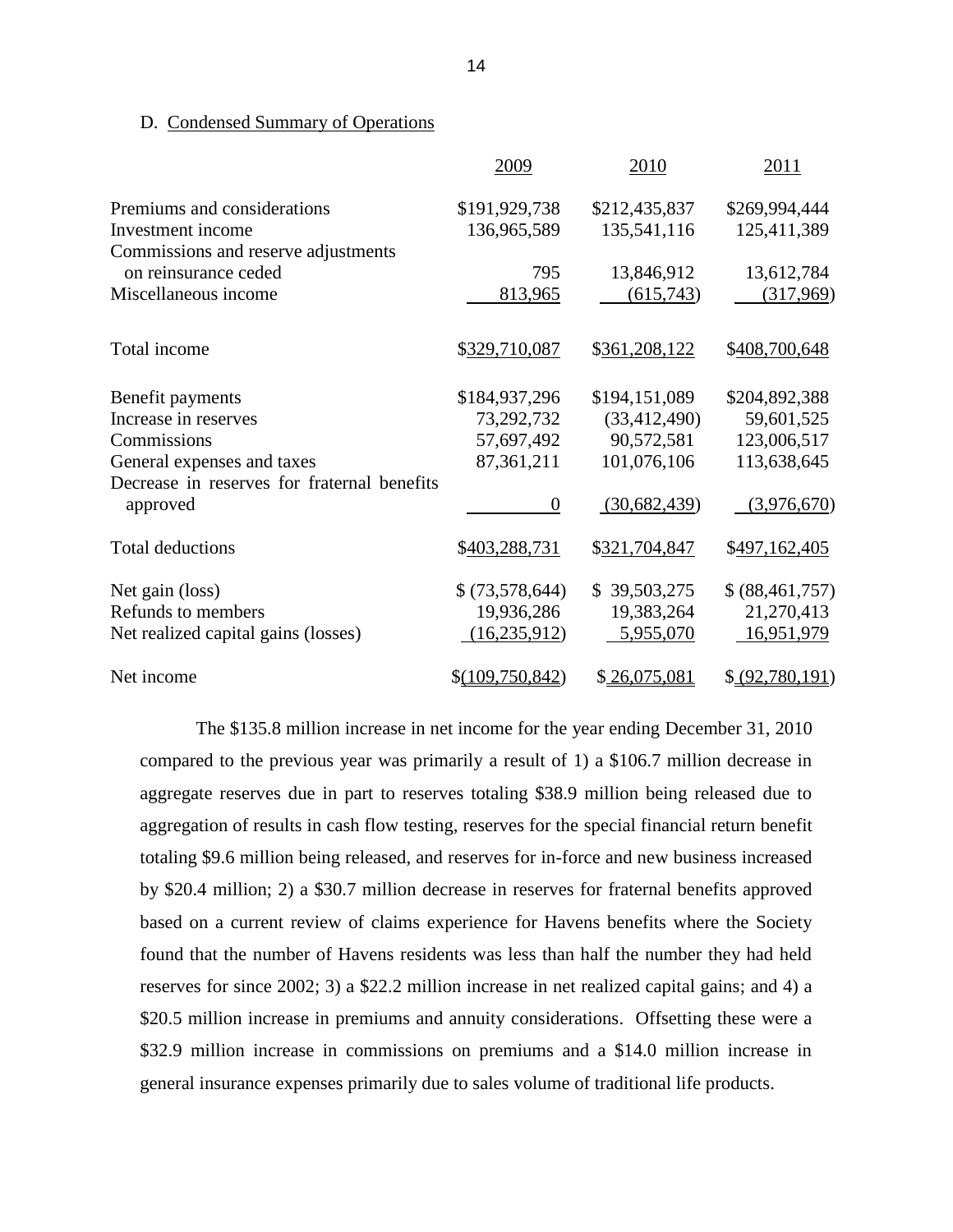The \$118.9 million decrease in net income for the year ending December 31, 2011 compared to the previous year was primarily a result of 1) an increase in aggregate reserve for life and accident and health contracts during 2011 resulting from model corrections and refinements, as well as changes in reserve strain due to changes in business in-force; 2) Fraternal benefits reserves decreased by only \$4.0 million compared commissions on a growing in-force, and annual performance incentives to brokers; 4) Death benefits increased by \$18.7 million mainly due to the growth in in-force business; 5) Premium considerations increased by \$57.8 million mainly due to higher first year premiums of \$23.5 million and an increase in renewal premiums of \$34.1 million due to the previous year, primarily due to additional costs associated with the increase in sales to a \$30.7 million decrease in 2010; 3) Agent compensation increased over 2011 by \$32.4 million resulting from first-year commissions on increased sales, higher renewal the growth in in-force business; and 6) General expenses increased by \$12.4 million from volume.

#### E. Surplus Account

|                                                    | 2009            | 2010          | 2011            |
|----------------------------------------------------|-----------------|---------------|-----------------|
| Surplus, December 31, prior year                   | \$143,547,985   | \$241,166,982 | \$278,473,153   |
| Net income                                         | \$(109,750,842) | \$26,075,081  | \$ (92,780,191) |
| Change in net unrealized capital<br>gains (losses) | 51,949,194      | 22,152,838    | (6,506,899)     |
| Change in non-admitted assets<br>and related items | (2,590,148)     | (15,180,097)  | (2,032,669)     |
| Change in reserve valuation basis                  | 24,668,434      | $\theta$      | 21,453,125      |
| Change in asset valuation reserve                  | (5,293,061)     | (4,860,412)   | 13,553,187      |
| Sundry                                             | (264,040)       | (114)         | (39, 134)       |
| Surplus (withdrawals) contributions from<br>parent | 138,899,460     | 9,118,875     | (53,059,217)    |
| Net change in surplus for the year                 | \$97,618,987    | \$37,306,171  | \$(119,411,798) |
| Surplus, December 31, current year                 | \$241,166,982   | \$278,473,153 | \$159,061,355   |

 capital management policy to maintain the greater of an RBC level of at least 300%, or, The Society makes surplus contributions and withdrawals based on an internal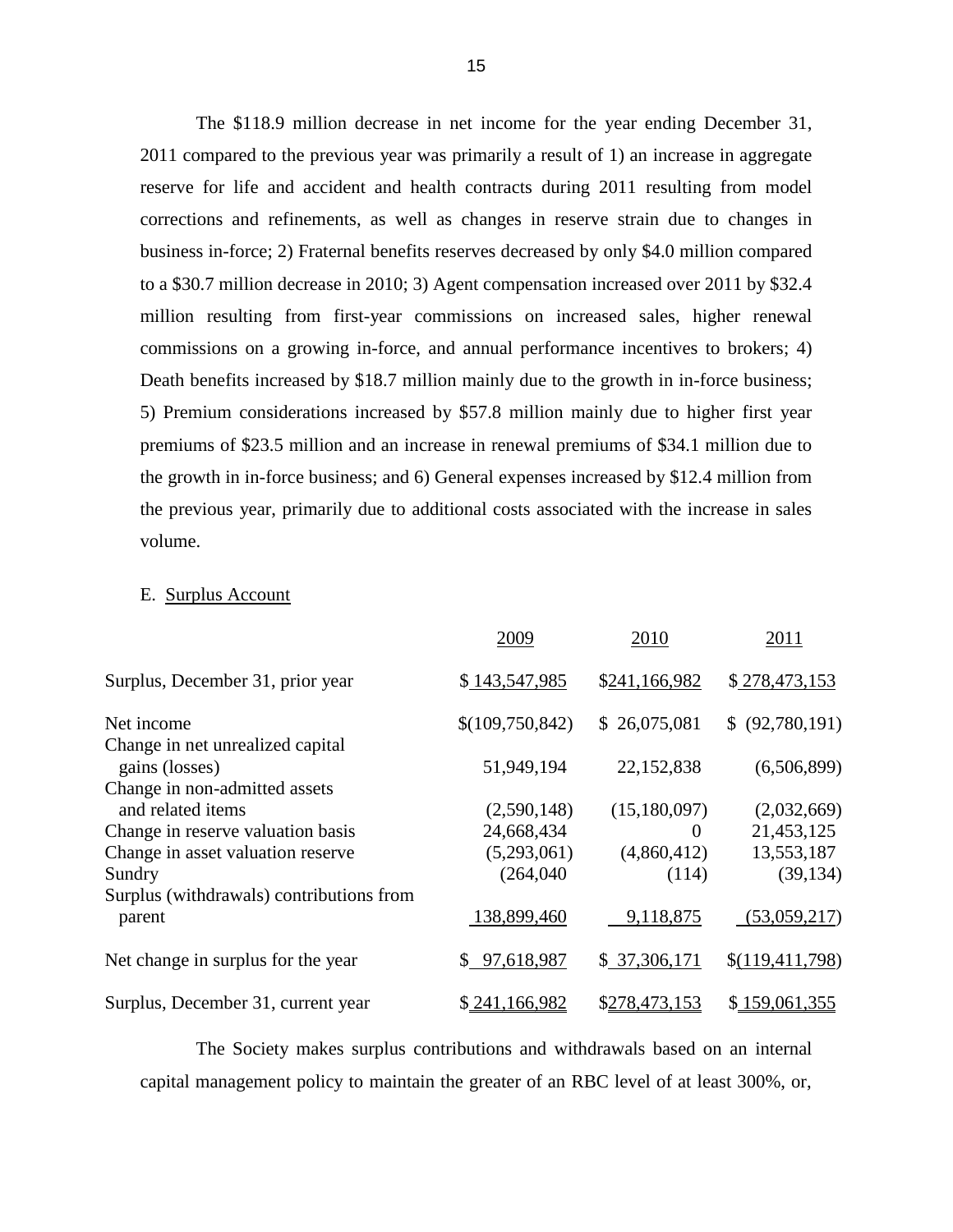<span id="page-18-0"></span> an MCCSR ratio (Canadian capital requirement) of 200%. These surplus transfers in or out of a division are made quarterly in arrears.

 In 2009, surplus contributions of \$138,899,460 were required because the RBC September 30, 2008. During the 4th quarter of 2008 the Society reported a surplus reduction of \$64,671,472 due to a combination of the net loss and unrealized capital losses reported. The resulting surplus contribution to maintain target capital ratios was made the following quarter in 2009. Additional surplus contributions were required in ratio decreased at December 31, 2008 compared to the Society's internal calculation at 2009 due to significant net losses of \$109,750,842, and higher capital requirements due to an increase in new business.

In 2011, capital requirements were based on the lower of an RBC ratio of 300% or an MCCSR ratio of 200%. Refinements in the calculation of the MCCSR ratio related to participating polices enabled the Society to lower the capital requirements on these policies and other economic impacts in 2011 contributed to lower capital requirements resulting in a higher MCCSR ratio and a surplus withdrawal.

#### F. Actuarial Review

 leading to net losses and rapidly decreasing surplus. An expense overrun is occurring because incoming premiums from new business are not enough to cover acquisition expenses. The Society is documenting the expense overrun concerns by providing the Department with a plan for managing down the expense overrun situation over the next expenses were reasonable and preparing an ongoing quarterly report to the Department so The actuarial review revealed a significant concern that excessive expenses are several years, by demonstrating to the Department's satisfaction that their maintenance that progress in managing their expense overrun may be monitored.

 To date, there is still a large expense overrun even though the Society has been trying to reduce the amount of the expense overrun by growing business, so that per unit expenses would theoretically decrease over time. These plans include underwriting, business. However a concern was that the new business, final expense life insurance, was unprofitable during the examination period. product development, distribution support, marketing, etc., for the growth of new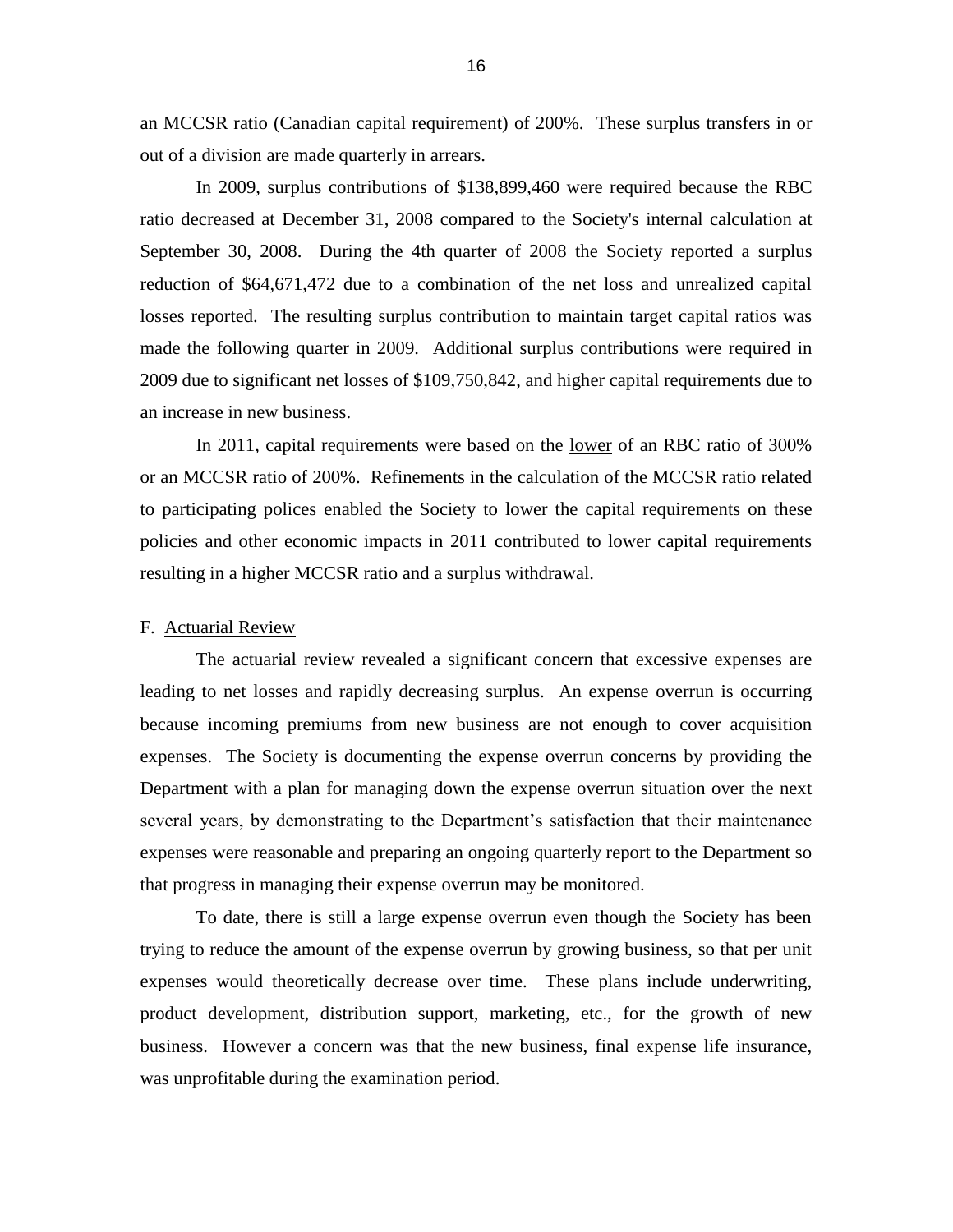<span id="page-19-0"></span> The Society is in the process of implementing a program called "Foresters Invests in Transformation." This consists of a new administration system and re-engineered processes to attempt to improve efficiency which would further lower per unit expenses.

 reports to the Department so that progress in managing their expense overrun may be The Department recommends that the Society continue to provide quarterly monitored.

#### 7. MARKET CONDUCT ACTIVITIES

 activities affecting policyholders, claimants, and beneficiaries to determine compliance with applicable statutes and regulations and the operating rules of the Society. The examiner reviewed various elements of the Society's market conduct

#### A. Advertising and Sales Activities

 activities of the agency force, including trade practices, solicitation and the replacement The examiner reviewed a sample of the Society's advertising files and sales of insurance policies.

Based upon the sample reviewed, no significant findings were noted.

#### B. Underwriting and Policy Forms

 The examiner reviewed a sample of new underwriting files, both issued and declined, and the applicable policy forms.

Based upon the sample reviewed, no significant findings were noted.

#### C. Treatment of Policyholders

 The examiner reviewed a sample of various types of claims, surrenders, changes and lapses. The examiner also reviewed the various controls involved, checked the accuracy of the computations and traced the accounting data to the books of account.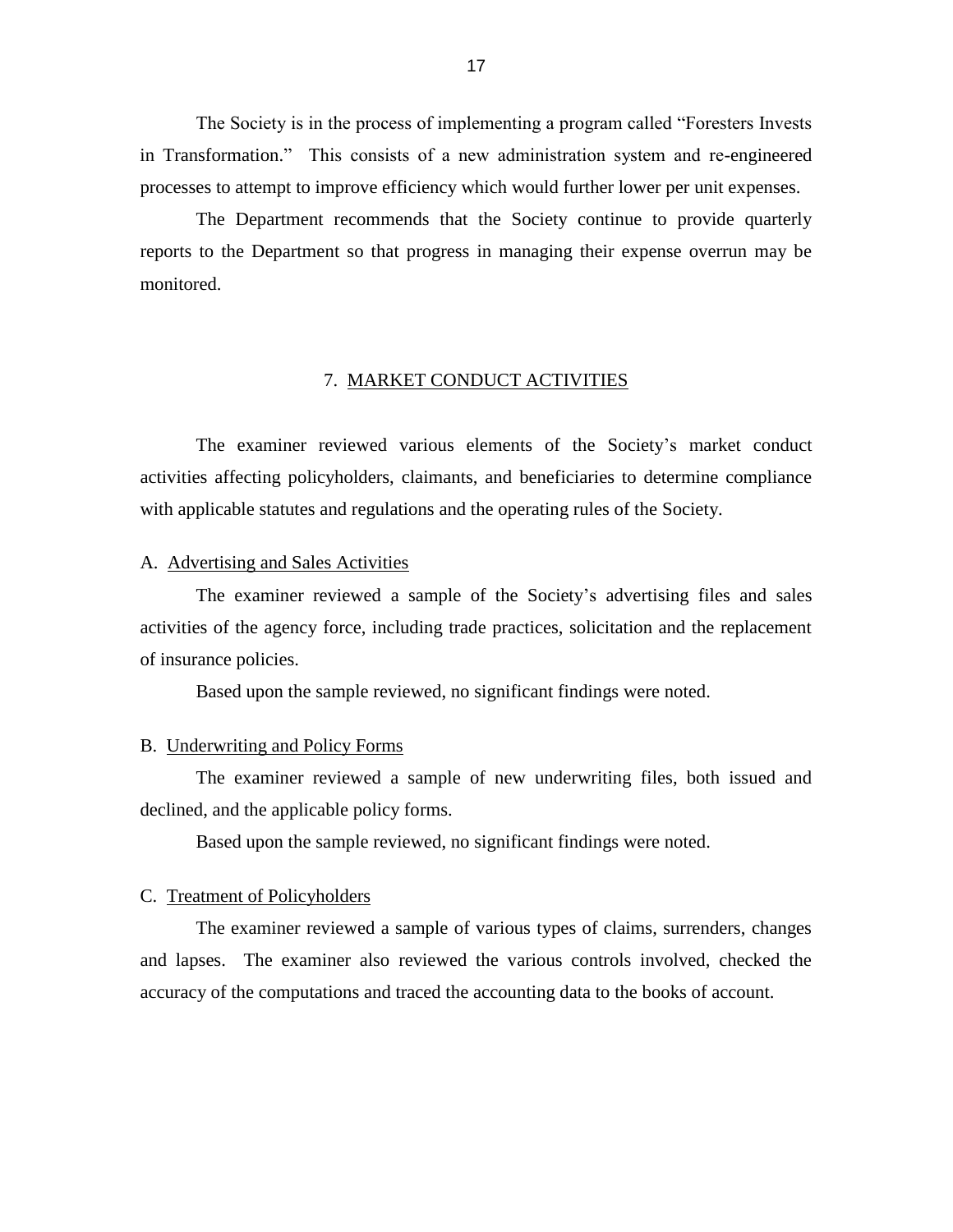Section 86.4 of Department Regulation No. 95 states in part:

 "(a)… all claim forms for insurance … provided to any person residing or located in this State in connection with insurance policies for issuance or issuance for delivery in this State, shall contain the following statement:

 "Any person who knowingly and with intent to defraud any insurance company or other person files an application for insurance or statement of claim containing any materially false information, or conceals for the purpose of misleading, information concerning any fact material thereto, commits a fraudulent insurance act, which is a crime, and shall also be subject to a civil penalty not to exceed five thousand dollars and the stated value of the claim for each such violation."

 … (e) Notwithstanding the provisions of subdivisions (a) . . . of this provided such warning statements are submitted to the Insurance Frauds section, insurers may use substantially similar warning statements Bureau for prior approval."

 A review of claims paid to New York residents during the period under examination indicated that the fraud warning statement used by the Society on its claim forms failed to contain the complete fraud warning statement required by Section 86.4(a) of Department Regulation No. 95. In addition, the Society failed to submit an alternate fraud warning statement to the Insurance Frauds Bureau for prior approval.

 The Society violated Section 86.4 of Department Regulation No. 95 by using claim forms that did not contain the required fraud warning statement, and by not submitting an alternate fraud warning statement to the Insurance Frauds Bureau for prior approval.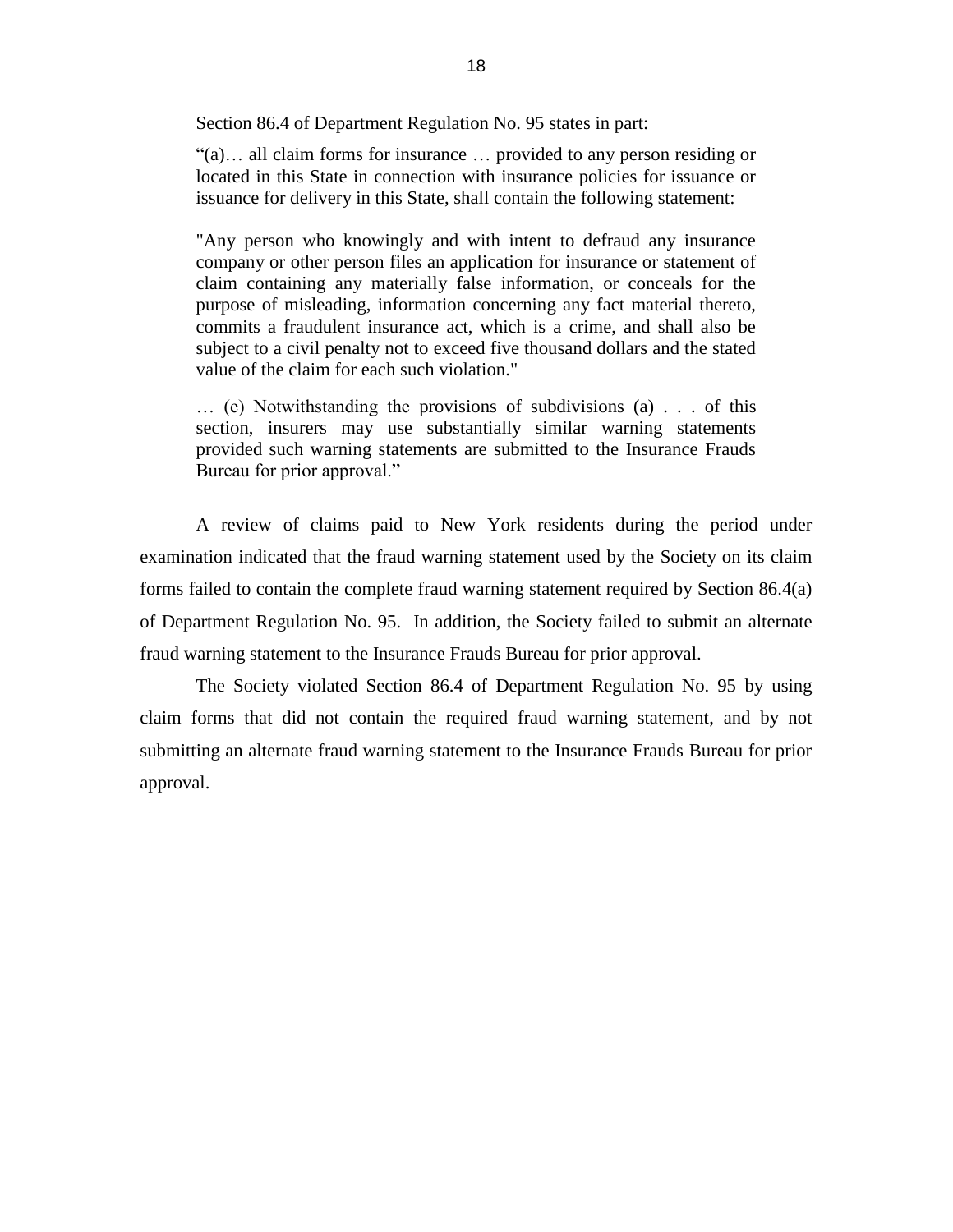#### 8. PRIOR REPORT SUMMARY AND CONCLUSIONS

<span id="page-21-0"></span> market conduct. Following are the recommendation contained in the prior financial report The prior report on examination was bifurcated into two reports; financial and on examination and the two violations contained in the prior market conduct report on examination and the subsequent actions taken by the Company in response to each citation:

#### Item Description

#### Financial

A The examiner recommended that the Society segregate the assets of the United States branch from those of other business segments.

> The examination revealed that the Society segregated the remaining assets of the U.S. Branch from those of other business segments that were not split prior to the examination. This was completed by the end of the second quarter 2010.

#### Market Conduct

 A The Society violated Section 51.6(a)(2) of Department Regulation No. 60 by failing to have a "Definition of Replacement" notice signed by the applicant and the agent.

> The examination revealed that the Society requires and maintains a "Definition of Replacement" notice signed by the applicant and the agent.

 B The Society violated Section 51.6(c)(2) of Department Regulation No. 60 by failing to provide the required information to the replacing insurer within twenty days of a request to provide such information.

> the replacing insurer within twenty days of the request to provide such The examination revealed that the Society provided the required information to information.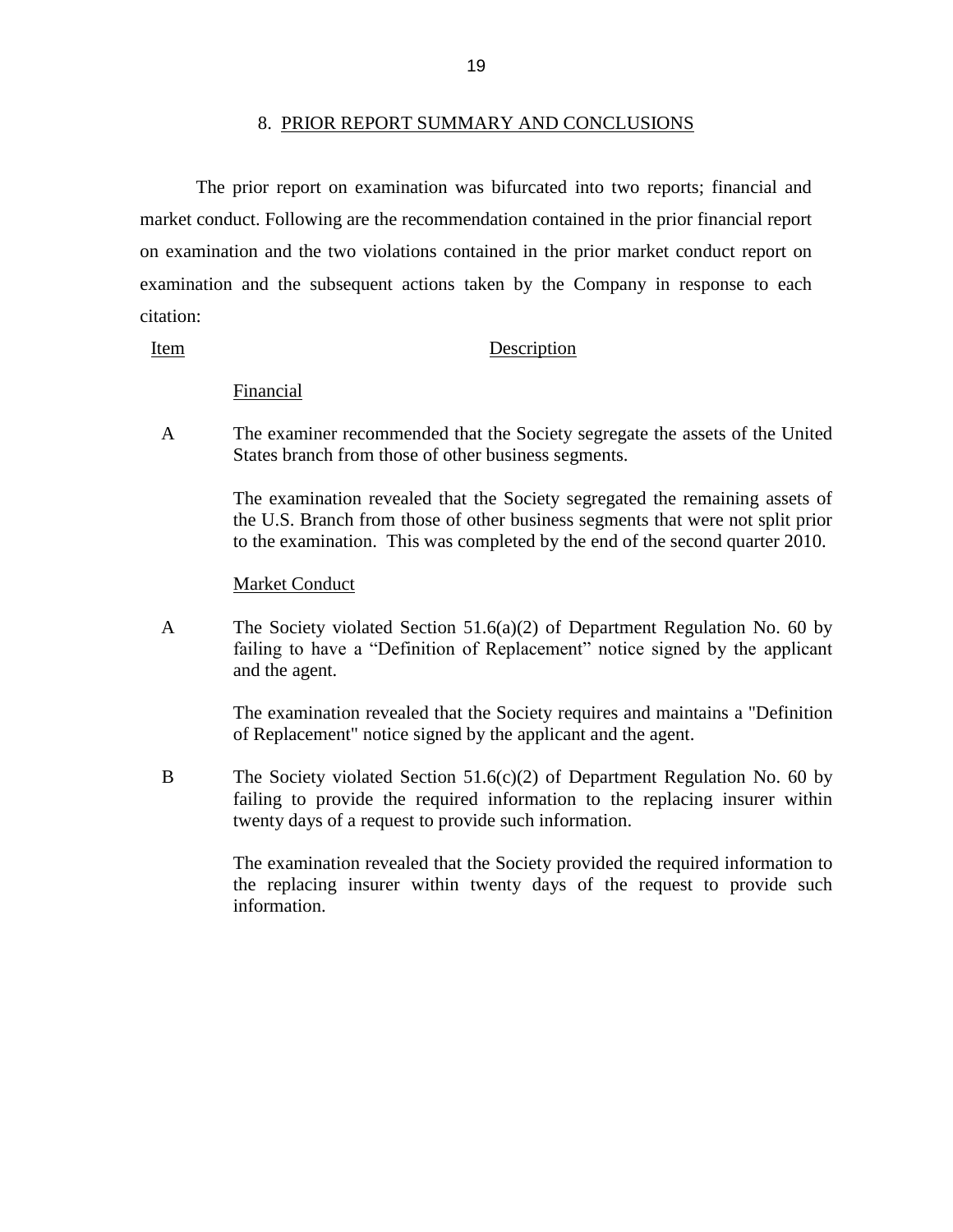## 9. SUMMARY AND CONCLUSIONS

Following are the recommendation and violation contained in this report:

| Item | Description                                                                                                                                                                                                                                                             | Page $No(s)$ . |
|------|-------------------------------------------------------------------------------------------------------------------------------------------------------------------------------------------------------------------------------------------------------------------------|----------------|
| A    | The Department recommends that the Society continue to provide<br>quarterly reports to the Department so that progress in managing their<br>expense overrun may be monitored.                                                                                           | 17             |
| B    | The Society violated Section 86.4 of Department Regulation No. 95 by<br>using claim forms that did not contain the required fraud warning<br>statement and by not submitting an alternate fraud warning statement to<br>the Insurance Frauds Bureau for prior approval. | 18             |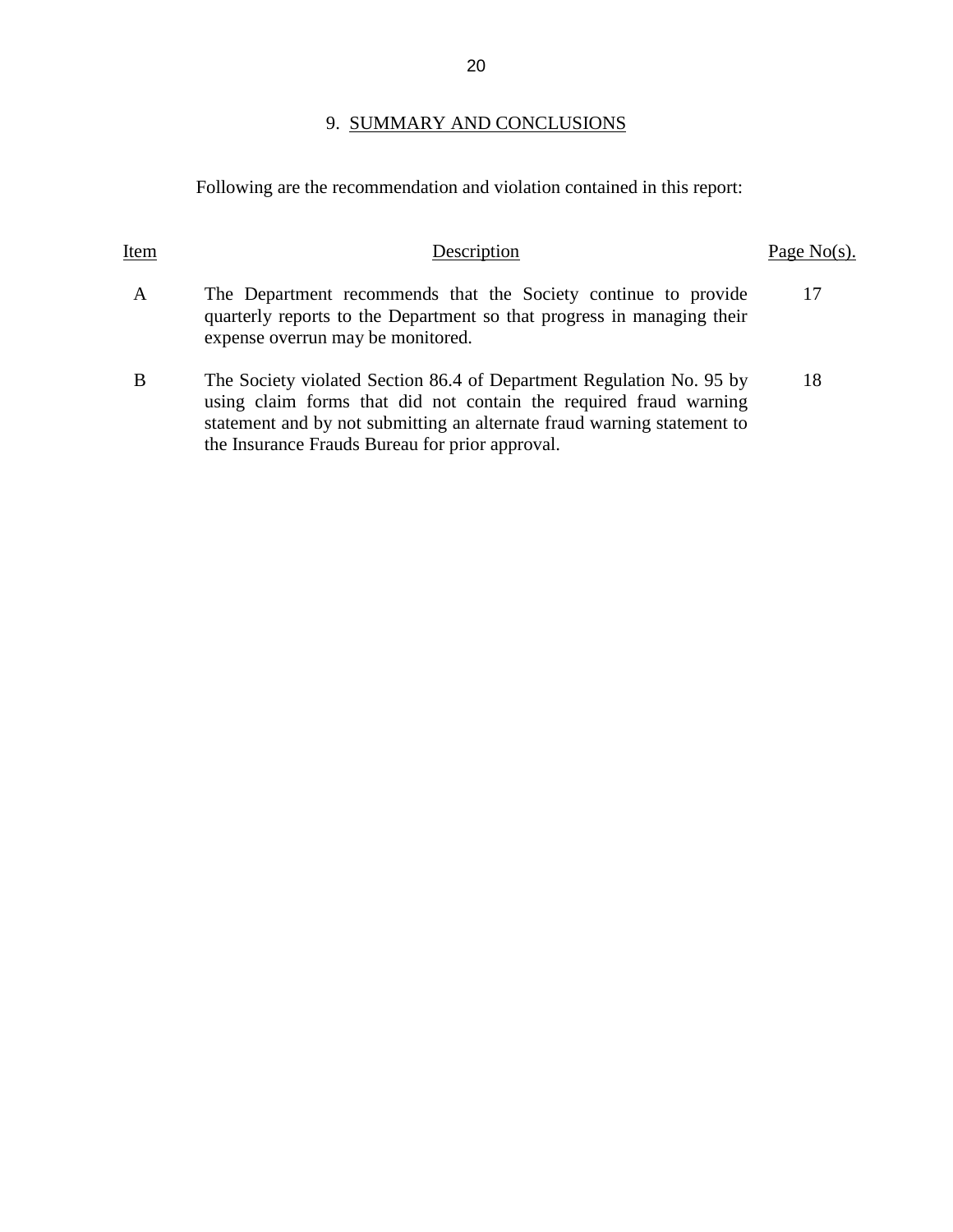Respectfully submitted,

 $\sqrt{s/2}$ Jeffrey Good, CFE, CIE, MCM Consultant

 $\mathcal{L}$ STATE OF NEW YORK ) )SS: COUNTY OF NEW YORK )

Jeffrey Good, being duly sworn, deposes and says that the foregoing report, subscribed

by him is true to the best of his knowledge and belief.

 $\sqrt{s/2}$ Jeffrey Good, CFE, CIE, MCM

Subscribed and sworn to before me

this day of